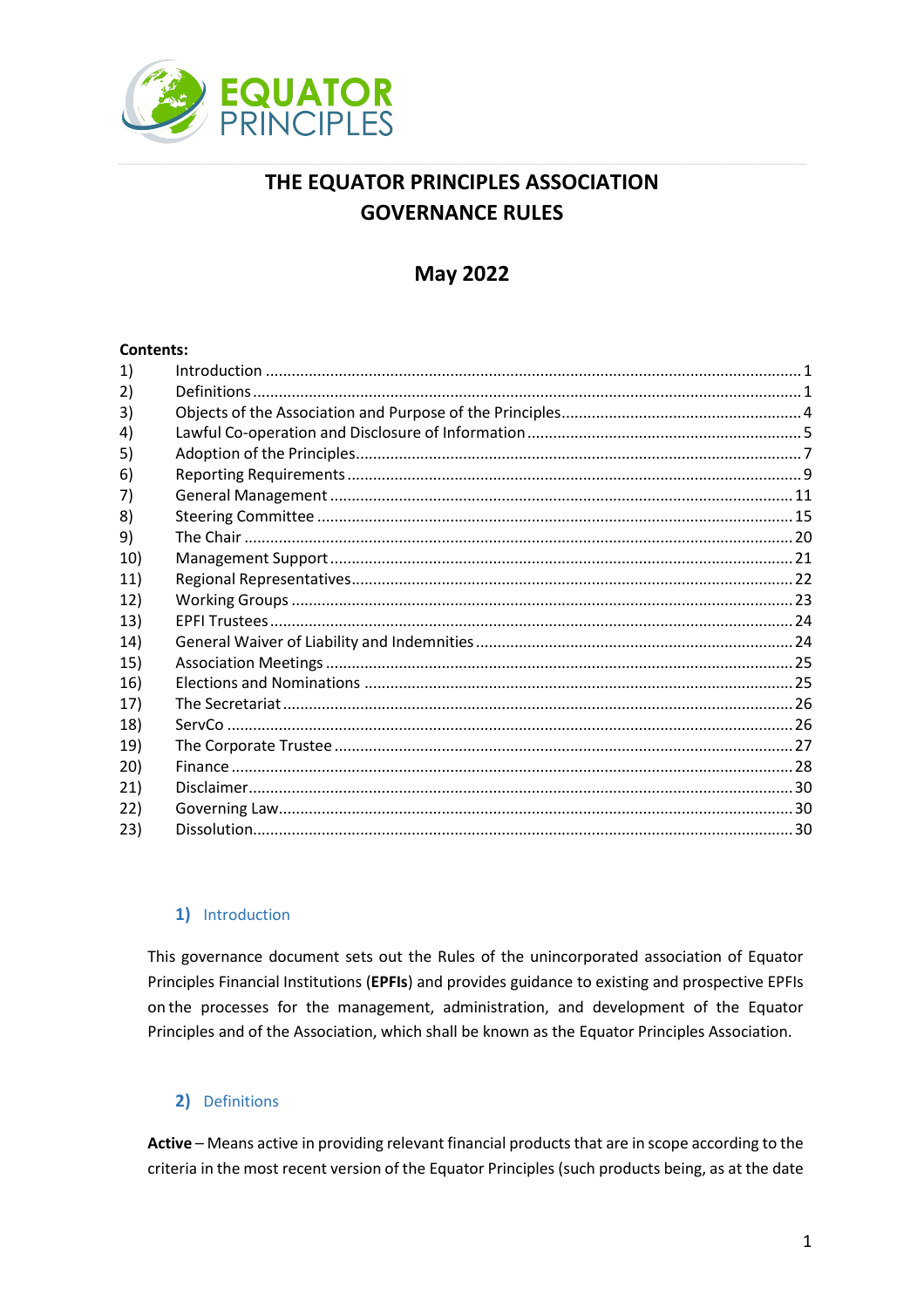

of these Governance Rules, "Project Finance Advisory Services", "Project Finance", "Project-Related Corporate Loans", "Bridge Loans", "Project-Related Refinance" and "Project-Related Acquisition Finance").

**Adoption Agreement** – The agreement entered into by prospective EPFIs in order to adopt the Equator Principles and become a member of this Association.

**Adoption Date** – The date on which an EPFI adopts the Principles and becomes a member of the Association.

**Annual Fee** - The fee payable by the EPFIs on an annual basis in respect of any external costs incurred in the management, administration and development of the Principles and the management and administration of the Association asfurther detailed in Rule 20 of these Rules.

**Annual Meeting** - The meeting of all EPFIs, to be held once a year as further defined in Rule 15 ofthese Rules.

**Association or Equator Principles Association or EP Association** – The unincorporated association of Equator Principles Financial Institutions whose object is the management, administration, and development of the Equator Principles.

**Business Day** – A day on which banks are open for business in England and Wales excluding Saturdays and Sundays.

**Chair** – The EPFI which chairs the Equator Principles Steering Committee, in the person of the individual employed by that EPFI who has been nominated by such EPFI to represent it in this capacity as further defined in Rule 9 of these Rules.

**Corporate Trustee** – any entity appointed by the Steering Committee to hold assets of the Association and/or to hold ServCo and/or to hold assets of ServCo, in each case for and/or on behalf of the Association and/or the EPFIs and/or ServCo in accordance with Rule 19 of these Rules.

**Data and Implementation Reporting** – The obligation of an EPFI to report publicly on its implementation of the Principles in accordance with Principle 10 and Annex B: Minimum Reporting Requirements (Data and Implementation Reporting) of the Equator Principles.

**EPFI Trustee(s) –** A body corporate that is an EPFI (or an associated company or subsidiary of an EPFI) or one or more individuals employed by an EPFI who is or are appointed to act as a trustee on behalf of the EPFIs in accordance with Rule 13.

**Equator Principles (or Principles or EP)** – A set of principles setting out a framework for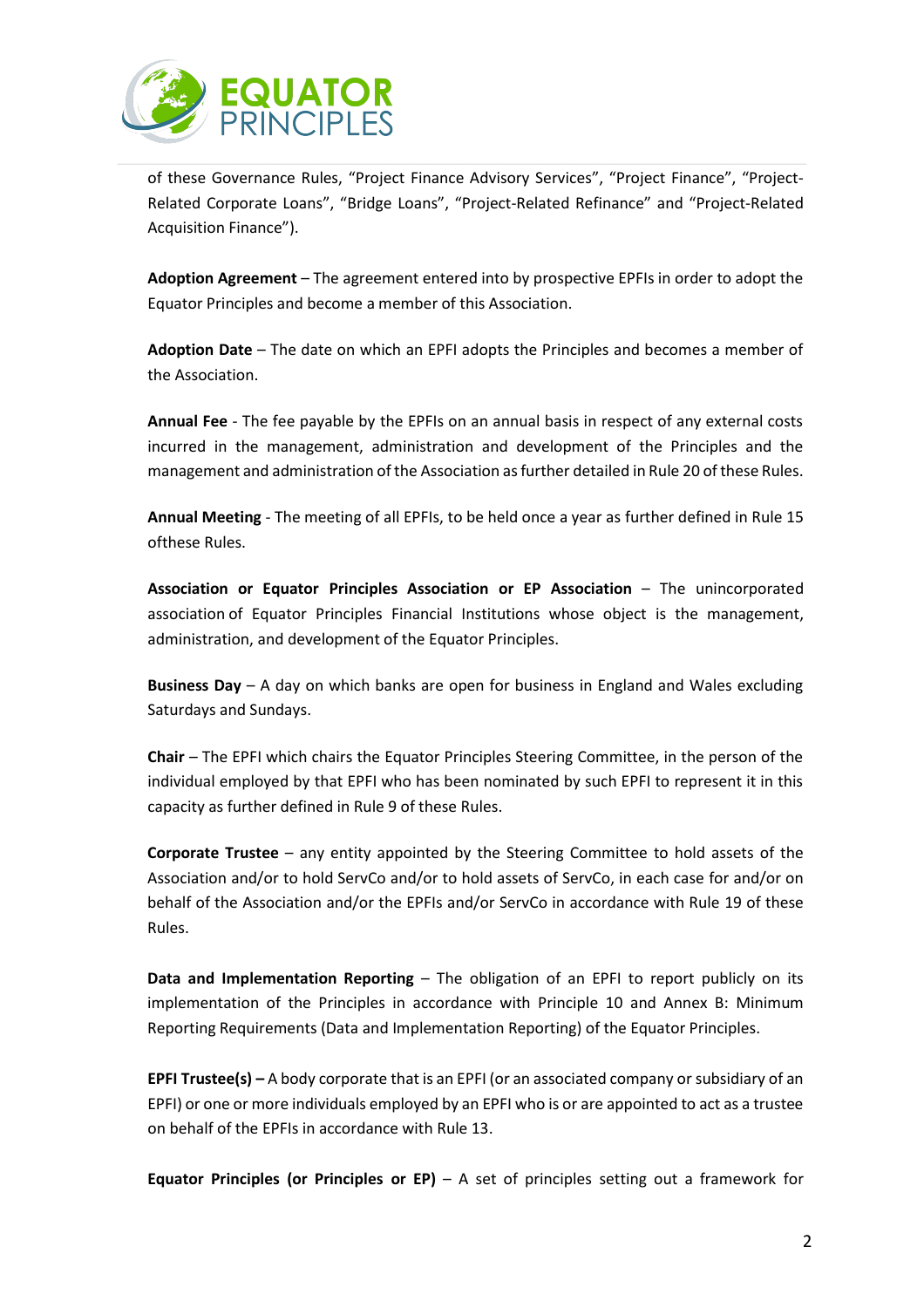

managingenvironmental and social risk in projects as described in Rule 3b, the current version of which shallbe shown in detail on the Association's website at [www.equator-principles.com.](http://www.equator-principles.com/) The Equator Principles may be revised from time-to-time by the Association but, notwithstanding this, the Equator Principles Financial Institutions may continue to apply a previous version to projects financed under that version.

**Equator Principles Financial Institution (or EPFI)** – A financial institution that has adopted the Equator Principles in accordance with the procedures in these Rules; is Active; and whose name appears as an EPFI on the List of EPFIs on the Association's website.

**Equator Principles Steering Committee (or Steering Committee)** - The committee of the EPFIs appointed to manage the Association as further defined in Rule 8 of these Rules.

**General Management Practices** – Document providing administrative and operational guidance for the running of the Equator Principles Association.

**List of EPFIs** – The list of those EPFIs that are published on the Association's website as active andreporting.

**Management Support** – Member of the Steering Committee that undertakes a management support role.

**Nominated Individual(s)** – Individual who is designated to represent an EPFI.

**Project Name Reporting for Project Finance** - The obligation of an EPFI to submit data to the Secretariat on the Project Finance transactions that have reached financial close in the reporting year, in accordance with Principle 10 and Annex B: Minimum Reporting Requirements (Project Name Reporting for Project Finance) of the Equator Principles.

**Project Sponsor** – A party that develops and influences a project that is or is anticipated to be thesubject of Project Finance and is an equity shareholder in the entity that is the borrower of the Project Finance.

**Regional Representative** – Member of the Steering Committee that represents a grouping of regional member interests.

**Rules** – The rules of this Association contained in this document, as amended from time to time in accordance with Rule 8 of these Rules.

**Secretariat** - The third party entity which manages specified administrative matters on behalf of the EPFIs as further defined in Rule 17 of these Rules.

**ServCo** – any entity appointed by the Steering Committee from time to time to provide services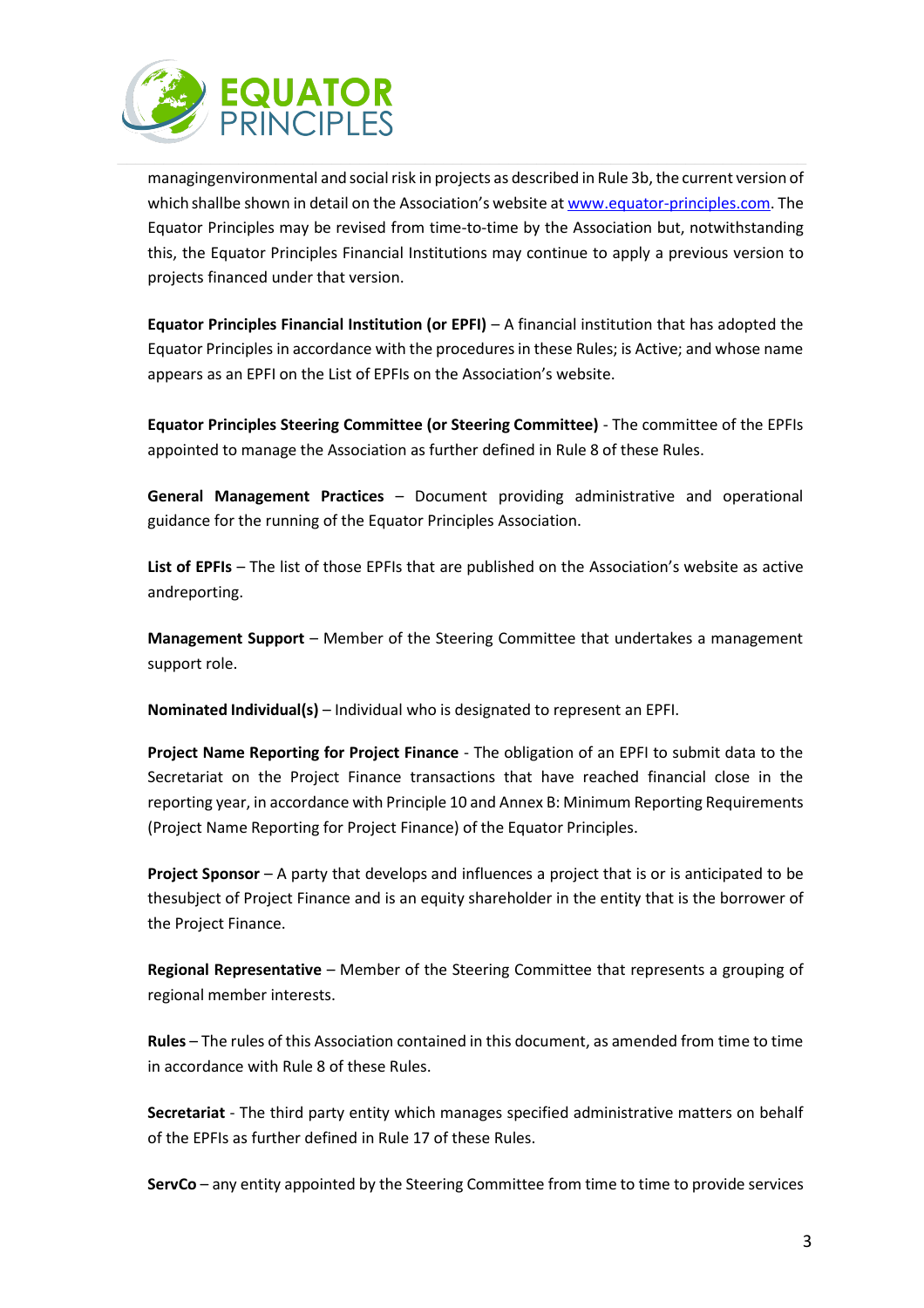

to the Association in accordance with Rule 18 of these Rules.

**Stakeholders** – Those entities and individuals with a direct or indirect interest in the achievementof the aims of the Principles, who shall include but are not limited to: civil society; clients; development finance institutions; industry associations; Project Sponsors; the International Finance Corporation (IFC); non-government organisations (NGOs); organisations sharing similar aims such as export credit agencies; public financial institutions; and shareholders of the EPFIs.

**Working Group** - Any group of EPFIs convened by the Steering Committee that meets from time to time to discuss and provide guidance to members of the Association and/or its Stakeholders onparticular issues associated with the management, administration, or development of the EquatorPrinciples as provided in Rule 12 of these Rules.

## **3)** Objects of the Association and Purpose of the Principles

- <span id="page-3-0"></span>a) The objects of the Association are to:
	- i. promote and encourage the adoption of the Principles by additional financialinstitutions;
	- ii. promote and encourage the implementation of the Principles by the EPFIs ina manner that accords with good international banking practice and all applicable law and that offers reasonable consistency of approach;
	- iii. develop the Principles and the Association as the EPFIs consider appropriate, having regard to developments in international good practice, the evolution of sustainability standards, and the practices and the views of Stakeholders;
	- iv. maintain contact and share expertise with international financial institutionsand other bodies who have developed their own environmental and social standards;
	- v. manage, expand and evolve the Association for the mutual benefit of EPFIs, including through sound and transparent financial management and operations; and
	- vi. do all such other things as will further the above.
- b) The aim of the Principles is to introduce good practice for financial institutions in the management of environmental and social risks when providing applicable financial products as defined in the Principles and as may be modified from time to time, and such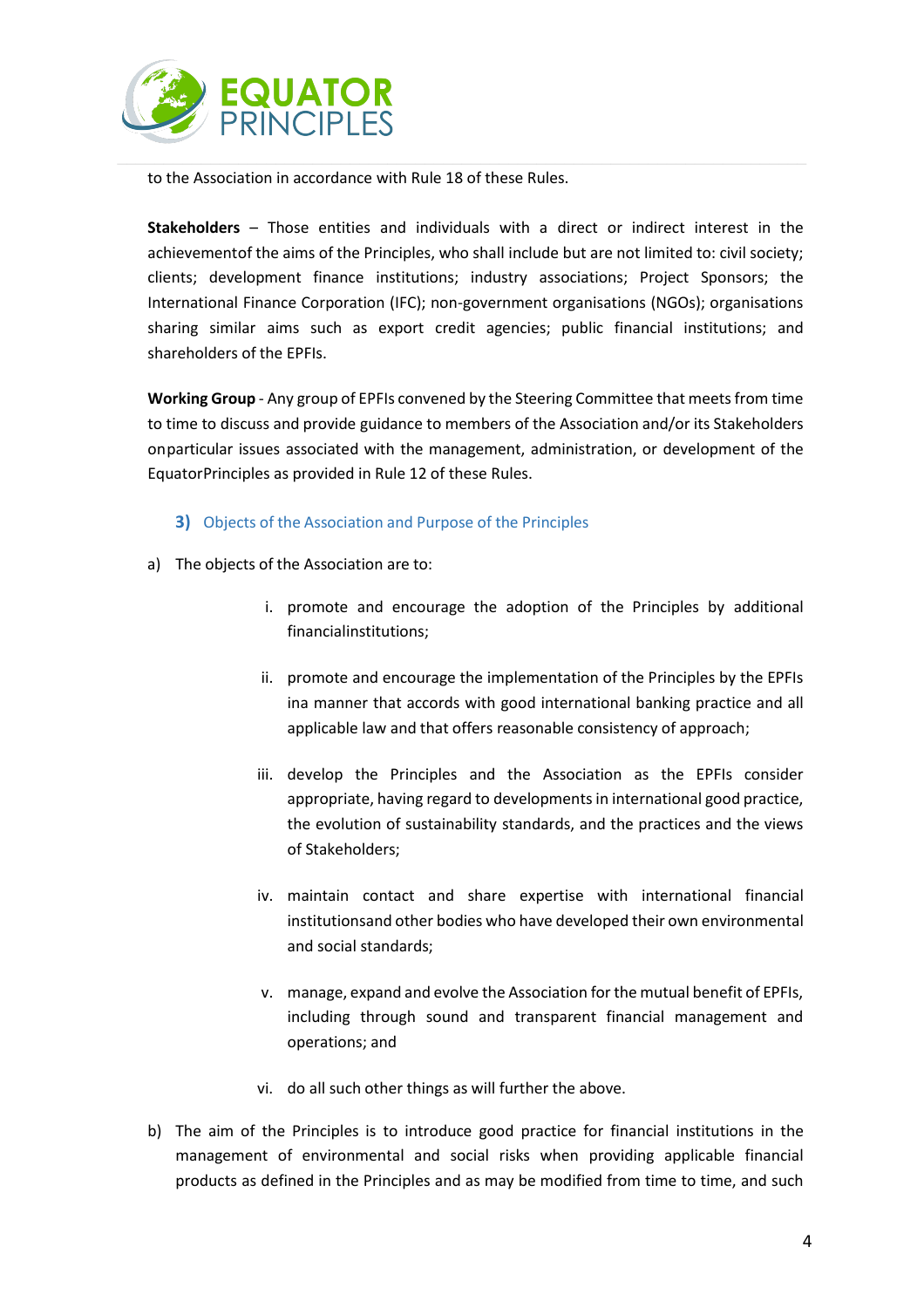

other forms of infrastructure financing or advisory services as may be subject to the Principles as describedtherein.

- c) The Principles are a framework to require the implementation of good international practice in relation to the environmental and social issues arising in projects that EPFIs are financing or advising.
- d) The EPFIs will from time to time collectively review the Principles. Any changes made to the Principles will be made in accordance with Rules 7ei and 7eii.
	- **4)** Lawful Co-operation and Disclosure of Information
- <span id="page-4-0"></span>a) All financial institutions that provide financing for, or advisory services in respect of, infrastructure and industrial projects are encouraged to adopt the Principles, subject to eachinstitution being able to meet its commitments related to the Principles and to report accordingly.
- b) The Association and these Rules provide the framework for the administration, management,and development of the Association and the Principles by the EPFIs working together and in co-operation including (without limitation) through any ServCo, any Corporate Trustee, any EPFI Trustee(s), the Steering Committee and Working Groups. This cooperation is for the purpose of bringing shared benefits to the Project Sponsors, to local communities, to the environment, and to the EPFIs.
- c) Subject to compliance with the rest of this Rule 4 and with applicable laws and regulations, the sharing of experience in implementing this framework through case studies, stakeholder engagement, and other forms of information sharing is encouraged amongst and by all members of the Association in order to promote and disseminate good practice in the management of environmental and social risk in financing or advisory services that are subjectto the Principles.
- d) The EPFIs recognise the importance of complying with applicable laws on agreements, concerted practices, or exchange of information that may restrict competition ("CompetitionLaws"), and of ensuring that the Principles are not used for any purpose that may breach Competition Laws. Each EPFI shall therefore, in particular:
	- i. avoid exchanges or disclosures of competitively sensitive information in relation to their respective businesses or the projects in relation to which theyare providing or contemplating the provision of financing or advisory servicesthat are subject to the Principles;
	- ii. avoid any co-ordination of its commercial strategies with other EPFIs;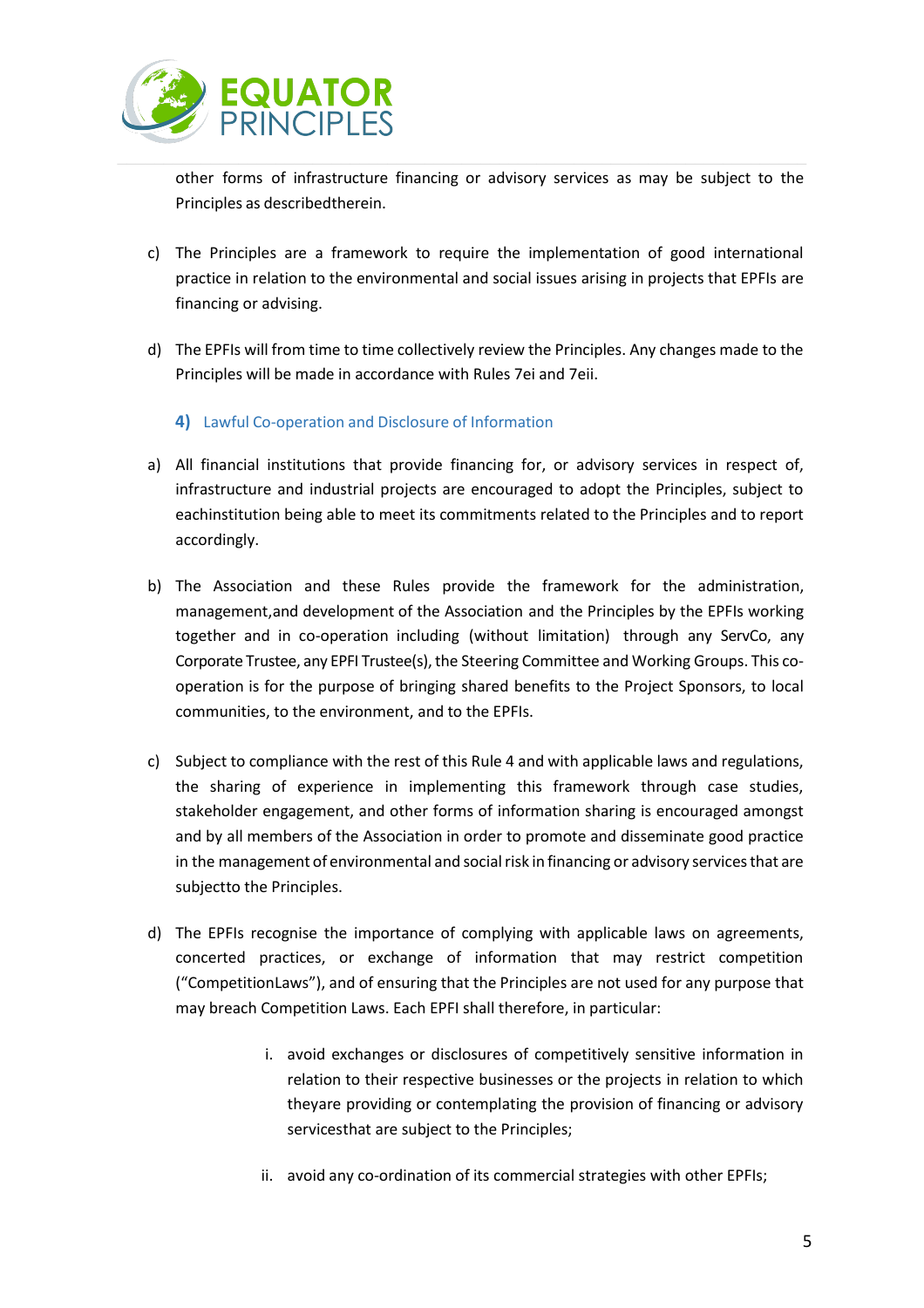

- iii. refrain from using the Principles or this Association as a cover or opportunity for anti-competitive behaviour such as price-fixing, market sharing, or the exclusion of actual or potential competitors;
- iv. not make collective decisions on the pricing of financing or advisory services that are subject to the Principles in which they are separately involved, although they will co-operate on the finalisation of financing documentation in a manner consistent with lawful and ordinary business practice in the sector at the relevant time; and
- v. take advice from their internal legal or compliance department in the event they consider that anti-competition issues could arise in the context of their dealings with other members of the Association.
- e) Each EPFI shall maintain client confidentiality in accordance with the local laws, regulations, and practices of the jurisdictions in which it operates save to the extent that the applicable EPFI is subject to freedom of information requirements which require it to make disclosure of information that would otherwise be confidential. Most EPFIs are commercial, as opposed to public, financial institutions and have a duty of, and/or are subject to a requirement for, confidentiality. Any EPFI that is subject to freedom of information requirements shall notify other members of the Association of this upon its adoption of the Principles or, if later, uponbecoming aware that it is so subject.
- f) Voting results, individual EPFI votes, minutes and other member-only materials are strictly private and confidential. It is the intention of the EP Association that none of such materials should be subject to freedom of information requests (or similar) as, amongst other matters,the disclosure of such information could potentially (i) restrict the free and frank provision ofadvice and views between individual EPFIs, including those that are on the Steering Committee; and (ii) in certain cases, prejudice commercial interests. As noted above, most EPFIs are commercial, as opposed to public, financial institutions and have a duty of, and/or are subject to a requirement for, confidentiality. Any risk to this confidentiality may impinge upon the ability of some EPFIs to actively participate in EPA, and Steering Committee,discussion.
- g) Each EPFI is individually responsible for its own internal procedures to achieve compliance with the Principles and to adhere to the reporting requirements (see Rule 5jii) and for communications with Stakeholders regarding any such matters. The Association, its Steering Committee, Working Groups and Chair do not have the authority or the capacity to respond to Stakeholder concerns about the implementation of the Principles by individual EPFIs or in respect of particular countries or projects.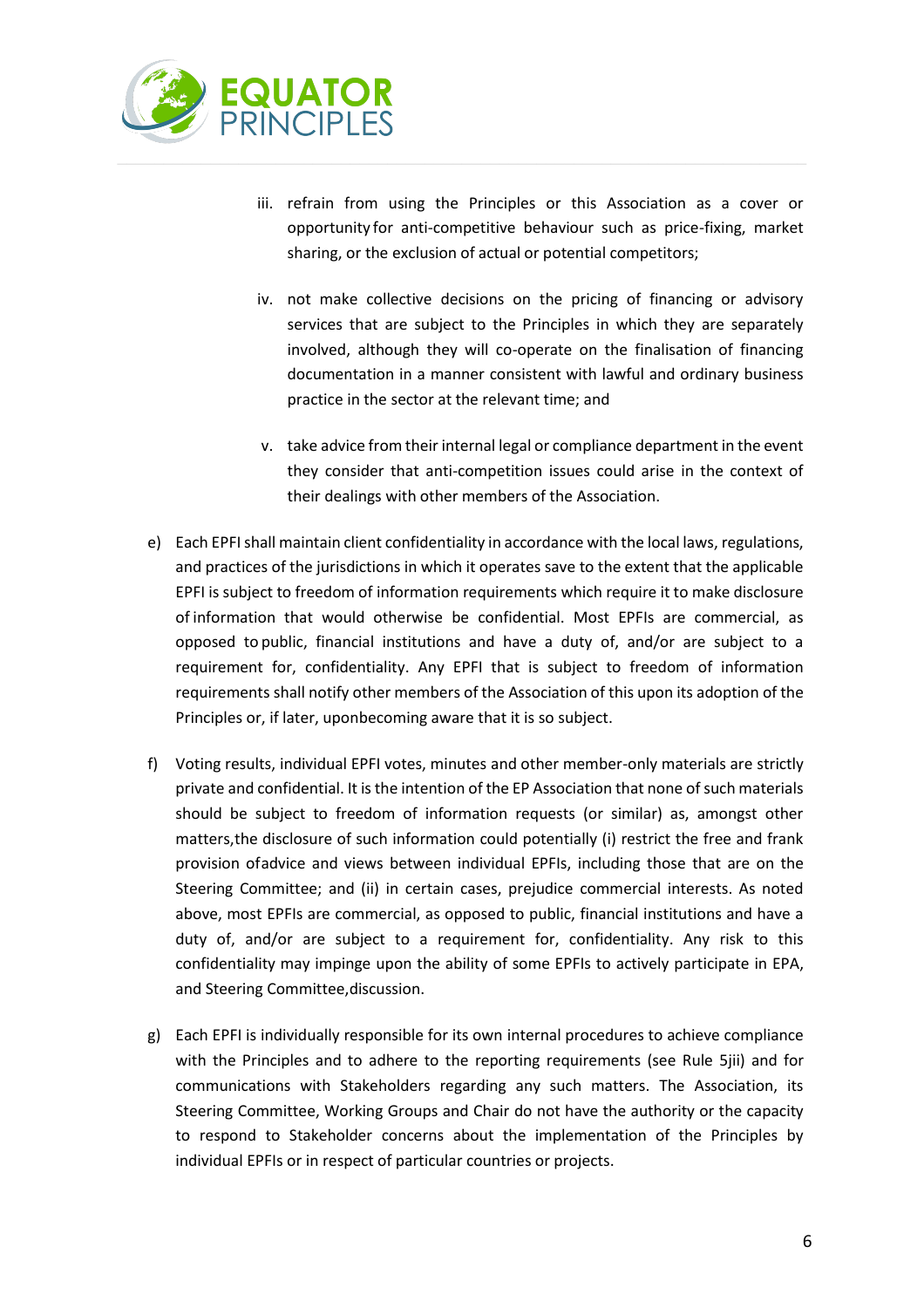

## <span id="page-6-0"></span>**5)** Adoption of the Principles

- a) Adoption of the Principles shall be open to any financial institution that meets the adoption requirements and agrees to meet the ongoing reporting requirements.
- b) Adoption of the Principles by a financial institution is voluntary but once such adoption has been made, the adopting entity must take all appropriate steps to implement and comply withthe Principles.
- c) Each EPFI shall introduce and implement its own internal environmental and social risk management policies, procedures, and standards in order to comply with the Equator Principles.
- d) No EPFI will provide Project Finance, Project-Related Corporate Loans, Project-Related Refinance and/or Project-Related Acquisition Finance to projects where the client will not, oris unable to, comply with the Principles. As Bridge Loans and Project Finance Advisory Servicesare provided earlier in the project timeline, when providing these services each EPFI will request that the client explicitly communicates to the EPFI its intention to comply with the Principles.
- e) Financial institutions are encouraged to adopt the Equator Principles through their group holding company or any other group entity which permits a broad and consistent commitment to the Principles across their relevant business functions and operating subsidiaries.
- f) The adoption requirements for a prospective new EPFI are:
	- i. It shall confirm in writing that it is Active (i.e. active in providing applicable financial products according to the most recent version of the Equator Principles) and that it wishes to adopt the Principles and will implement the Principles with immediate effect from its Adoption Date.
	- ii. Any such confirmation shall be signed off at a senior level in the financial institution by a representative of the institution with authority to enter into such a commitment, such as an executive member of the board of directors or the company secretary, provided that such person has authority to bind the adopting institution.
	- iii. The prospective new EPFI shall complete and execute the Adoption Agreement, which requires the applicant to: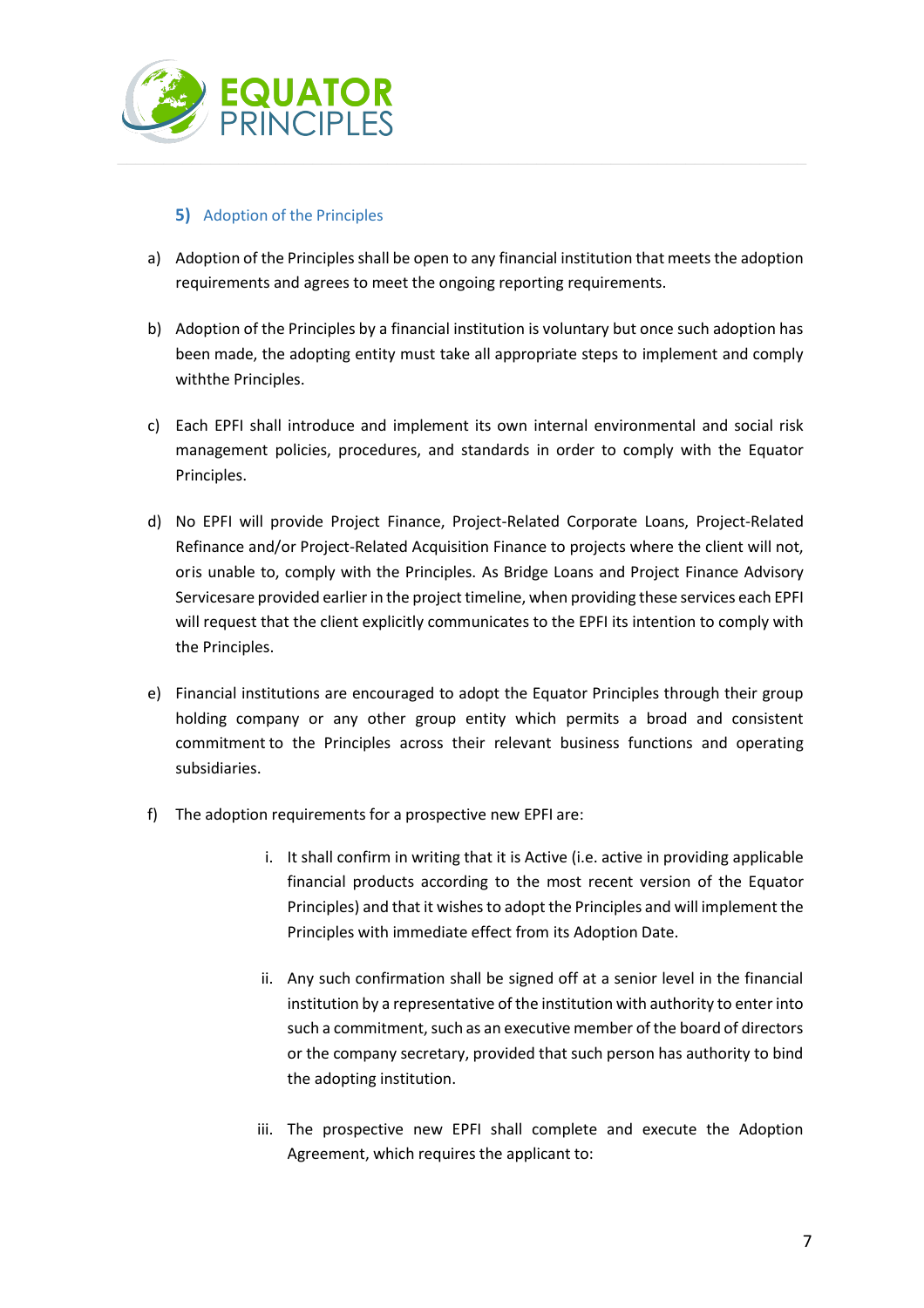

- provide contact names (including designated Primary and Alternate contacts for the purposes of formal EPA business);
- make a contractual commitment to comply with these Rules;
- waive any right of action against other EPFIs with regard to their actsor omissions as members of this Association (save always in the caseof fraud); and
- indemnify any EPFI Trustee(s) and/or Corporate Trustee who hold assets or any EPFI member of the Steering Committee who enters into authorised contracts with third parties on behalf of the Association and/or the EPFIs (save always in the case of fraud) against any losses such EPFI Trustee(s), Corporate Trustee or EPFI member may incur as a result thereof. This indemnity shall be jointly with the other members of theAssociation at the time of the losses.
- iv. The applicant shall submit a duly executed Adoption Agreement and its letterof confirmation referred to in Rule 5fi and 5fii for consideration to the Secretariat.
- g) The Secretariat will check whether the adoption requirements have been met and, if so, inform the Chair who, unless concerns are identified which require discussion at the SteeringCommittee, shall execute the Adoption Agreement on behalf of the Association. An AdoptionDate will then be agreed between the Secretariat and the prospective new EPFI.
- h) On the Adoption Date:
	- i. the new EPFI will issue a press release regarding its adoption of the Principles;
	- ii. the new EPFI will be entitled to use the Principles' logo; and
	- iii. the Secretariat will update the Association's website confirming the EPFI's adoption.

In respect of Rule 5hii and other activities using the logo or name of the Principles, individual EPFIs (or groups of them) are encouraged to use the logo and to promote the Principles. However, they may not hold themselves out as representing the Association as a whole unlessthey receive the prior approval of the Steering Committee.

- i) The Association's website shall provide the reference List of EPFIs.
- j) The ongoing requirements for an EPFI are: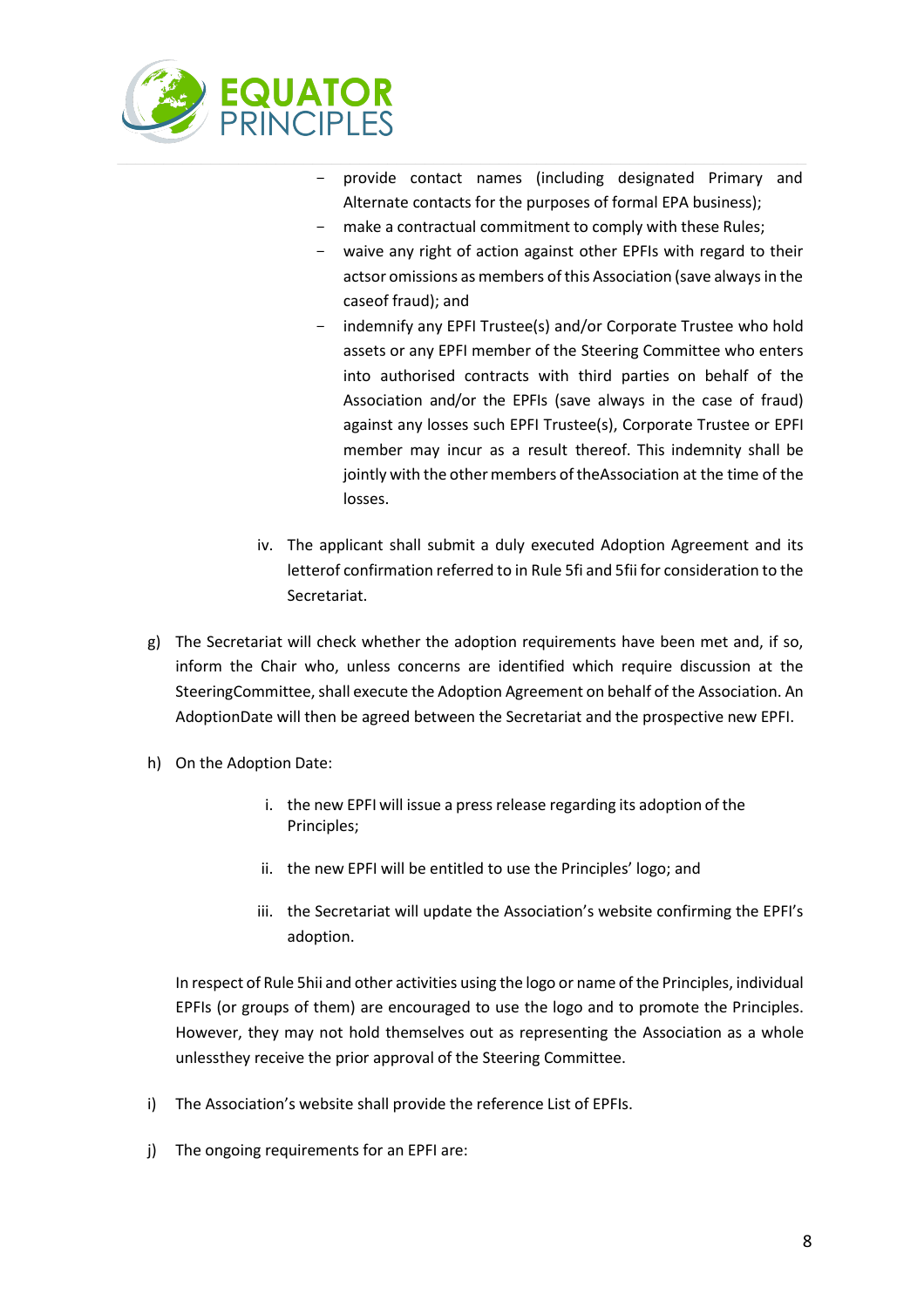

- i. that it shall continue to be Active (i.e. active in providing applicable financial products according to the definitions in the most recent version of theEquator Principles);
- ii. that it shall provide reporting at least annually about its implementation of the Principles, in accordance with Principle 10 and Annex B: Minimum Reporting Requirements of the Equator Principles; and
- iii. that it shall pay the Annual Fee in a timely manner.
- k) If an EPFI fails to meet the requirements of Rules 5j ii or 5j iii, then it shall be considered for de-listing as an EPFI. Once an EPFI is in breach of either of these Rules, and the processes outlined in Rule 6g and/or Rule 20h have been followed (as the case may be), the Secretariat shall inform the Chair and Steering Committee of the same and, in turn, the name of that EPFIshall be removed from the List of EPFIs on the EP Association's website and the relevant EPFIshall no longer be a member of the EP Association.
- l) If an EPFI has been de-listed as stated in Rule 5k and it wishes to continue to be considered asan active and reporting EPFI, it will need to re-adopt the Principles in accordance with Rule 5fabove.
- m) All EPFI's consent to the Steering Committee disclosing information relating to such EPFI to any ServCo, EPFI Trustee(s) or Corporate Trustee to the extent required by the ServCo, EPFI Trustee(s) or Corporate Trustee in carrying out their role in accordance with these Rules.

## **6)** Reporting Requirements

- <span id="page-8-0"></span>a) Each EPFI shall comply with the reporting requirements as detailed in Principle 10 and AnnexB: Minimum Reporting Requirements of the Equator Principles by submitting its Data and Implementation Reporting and Project Name Reporting for Project Finance data (subject to the conditions detailed in Annex B: Minimum Reporting Requirements of the Equator Principles) annually using the Association's submission template (obtainable from the Secretariat).
- b) The Secretariat will ensure that the Association's website publishes each EPFI's Data and Implementation Reporting.
- c) The Secretariat will also publish Project Name Reporting for Project Finance data provided onthe Association's website.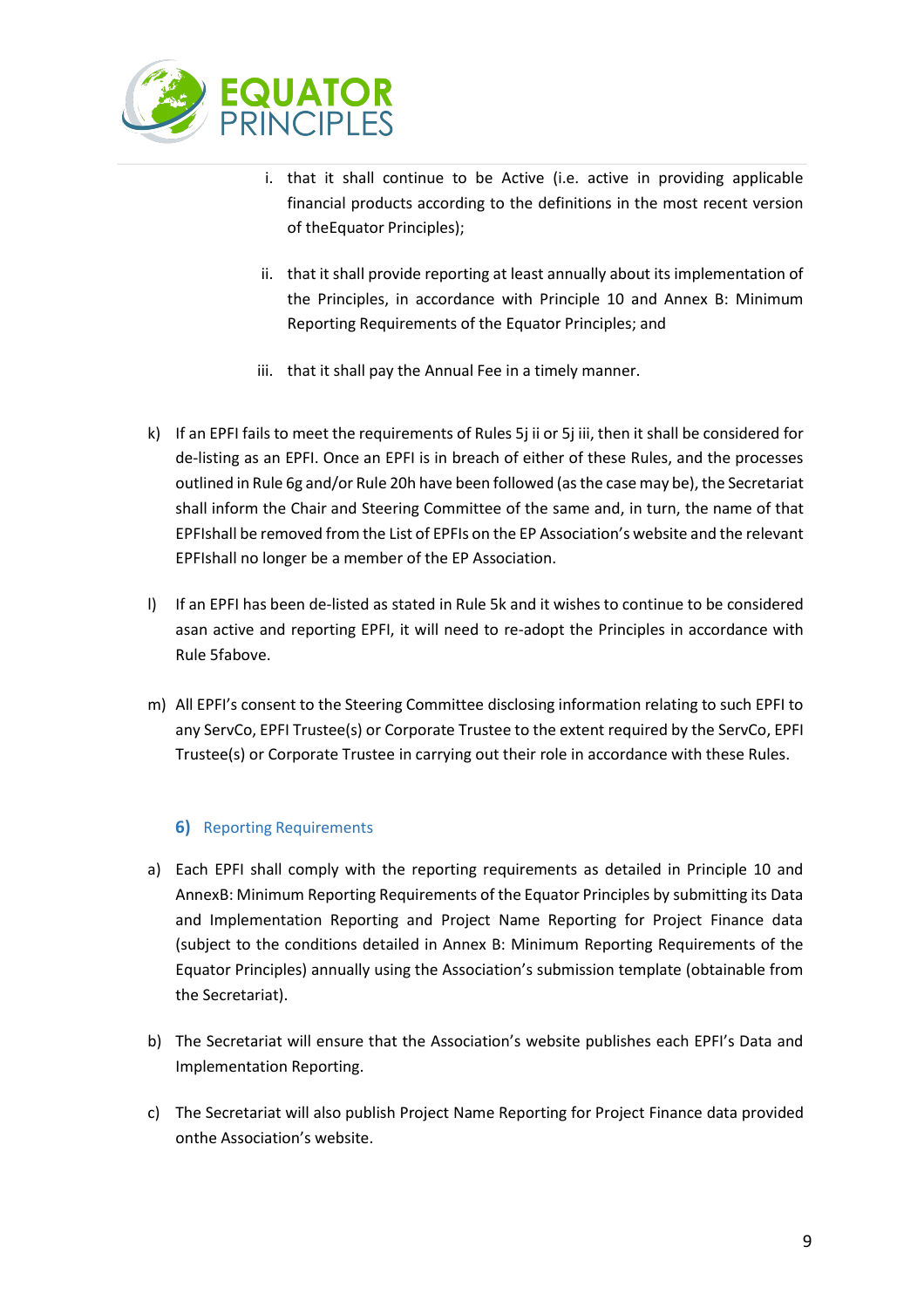

- d) In the first year after its Adoption Date, a new EPFI may omit transaction numbers and projectnames from its public reporting. This is because the first year of implementing the Principles can bring challenges for EPFIs in reporting the number of transactions that have reached financial close. For example, as a result of new internal reporting systems being put in place, differing treatment of projects bridging the Adoption Date or the desire to integrate the newreporting with other existing public reporting systems.
- e) In the case of project finance transactions where EPFIs are prevented from submitting ProjectName Reporting for Project Finance data (according to the conditions of Annex B: Minimum Reporting Requirements of the Equator Principles), they will provide a justification to the Secretariat so that such exceptions can be reflected on the Association's website in a summaryfashion.
- f) Each EPFI shall make its submission by a specified deadline (i.e. 31 January, 30 April, 31 July or 31 October), which is determined on its adoption of the Principles. Requests to change thespecified deadline shall only be considered in exceptional cases and may be referred to the Steering Committee for decision.
- g) Failure to comply with Data and Implementation Reporting and Project Name Reporting for Project Finance requirements, or failure to provide reporting by the specified deadline, shall be managed as follows:
	- i. If an EPFI has not complied with the Data and Implementation Reporting andProject Name Reporting for Project Finance reporting requirements within 1 month of its submission deadline, the Secretariat shall contact the individuals who currently represent that EPFI and provide a written reminder of their obligation to do so.
	- ii. If the EPFI has not complied with the Data and Implementation Reporting andProject Name Reporting for Project Finance Reporting requirements within 2months of its submission deadline, the Secretariat shall send a final written reminder to the individuals who currently represent that EPFI, copying it to the chief executive officer or equivalent officeholder of that EPFI and to the Chair and other members of the Steering Committee, noting that the EPFI is at risk of being de-listed per Rule 5k.
	- iii. If the EPFI has not complied with the Data and Implementation Reporting and Project Name Reporting for Project Finance requirements within 4 months ofits submission deadline, or 3 months if the EPFI has received more than one warning pursuant to paragraph (ii) above in the previous [3 calendar years]),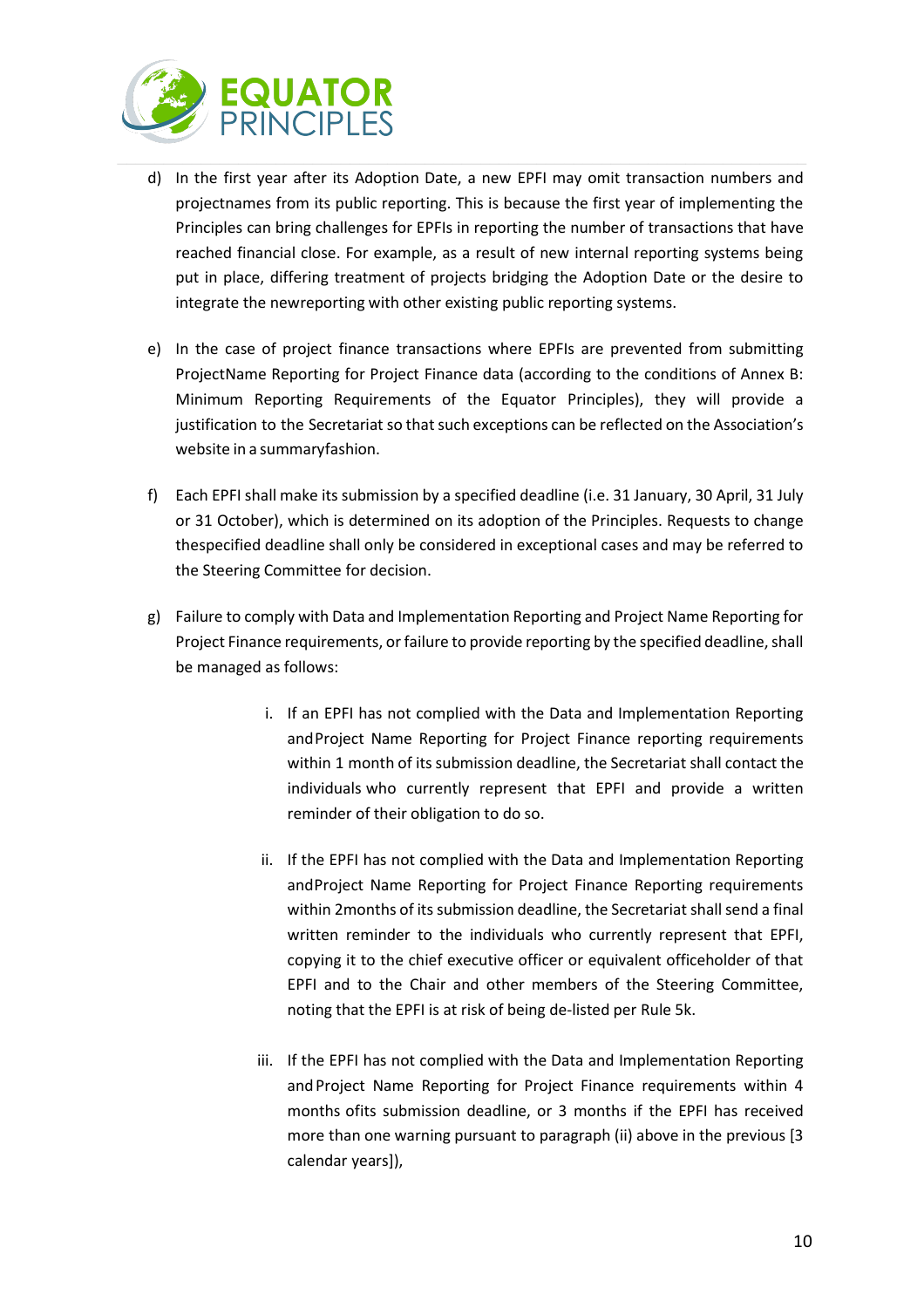

it shall be "de-listed" without further notice, per Rule 5k. –

- h) The Steering Committee shall review plans submitted by EP Association Members, that are subject to organisational change (e.g. merger, acquisition), on their intentions with regards continued adoption of EP, and the impact on compliance with the EP Association Governance Rule and, as appropriate, their status within the EP Association (e.g. appointment on the Steering Committee, leadership or, membership to, an EP Association Working Group). The Steering Committee shall decide whether the EP Association Member continues to meet the requirements of the Equator Principles and either agree the action that is appropriate with regard to the Equator Principles or agree to a specific extension of the period of integration and absorption.
- i) EPFIs may be impacted by corporate transactions such as mergers, acquisitions and disposals.Such transactions take many different forms, including combinations of EPFIs, non-EPFIs, entire corporate groups, individual companies or business divisions. In many cases, such transactions may have an impact on a financial institution's membership of the Principles, whether it is the merger partner, acquiror, or target in the transaction.

The Association encourages an institution impacted by a corporate transaction to remain or become an EPFI as appropriate. The Association also recognises that a period of integration and absorption may be required following the announcement of a corporate transaction, during which the impacted institutions may continue to operate as separate entities while thetransaction details are finalised. The procedures for EPFIs impacted by such transactions are available from the Secretariat.

- j) If an EPFI is no longer Active, or an EPFI wishes to withdraw its adoption of the Principles for any other reason, it should advise the Secretariat and the Chair in writing.
- k) Exceptions on Reporting Requirements may exist if material changes to the Equator Principleshave been approved by the Association and a defined transition period applies.

## **7)** General Management

- <span id="page-10-0"></span>a) The administration, management, and development of the Equator Principles and of the Association itself will be managed by the Association acting through its Steering Committee and, where appropriate, one or more Working Groups.
- b) All EPFIs are encouraged to participate in and contribute to the management of the Principlesin a manner that will support the Principles and that is appropriate to their institution.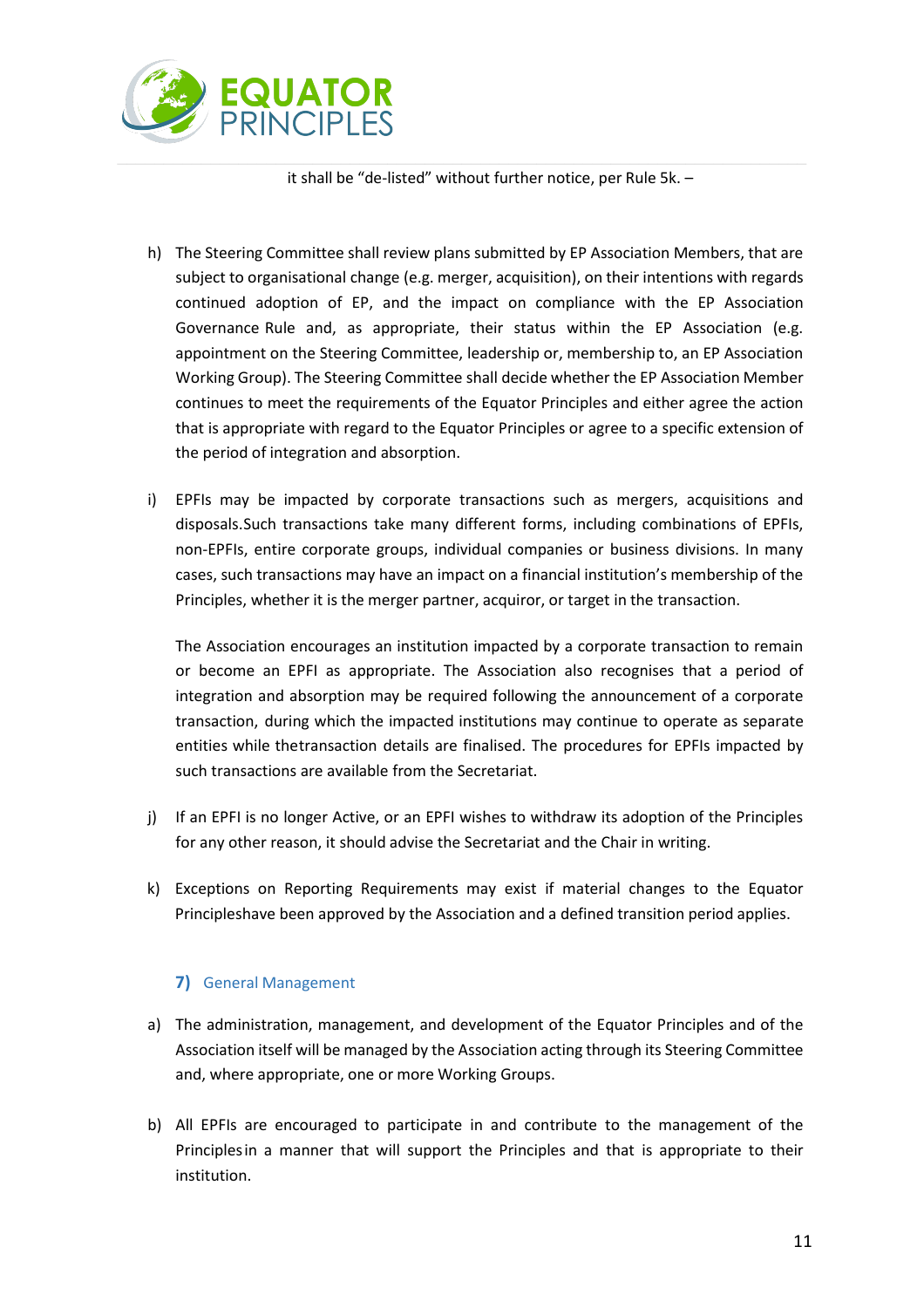

- c) Management of the Principles operates by consensus as far as is practically possible, with internal consultation and processes designed to ensure that decisions have the support of themajority of EPFIs. This method of operation applies to all levels of management structure in place.
- d) Each EPFI will, for administrative purposes and where appropriate, designate by notice in writing to the Secretariat:
	- i. two individuals (the designated Primary and Alternate contact) who are authorised by such EPFI to attend, and represent it in, the Steering Committee;
	- ii. individuals to attend, and represent it at, any Working Group on which it is represented; and
	- iii. two individuals (the designated Primary and Alternate contact) who may represent it on the passing of resolutions by the Association by email voting and discussions,

and agrees that no other individuals other than those as specified in its notices (as amended from time to time) will be allowed to undertake, or participate in, any of such activities on itsbehalf.

- e) Decisions shall be made by the members of the Association as follows:
	- i. Where a proposal (whether put forward by the Steering Committee or by anyEPFI or group of EPFIs) would:

(a) materially change the Principles; or (b) fall outside the objects of the Association; or (c) lead to the appointment of a Secretariat; or (d) materially reduce the rights or increase the liability of the EPFIs; or (e) cause the dissolution of the Association; or (f) transfer all or substantially of the assets of the Association to a third party (but excluding a ServCo, EPFI Trustee or Corporate Trustee), as determined by the Steering Committee, the EPFIs shall be asked to vote on the proposal. In the case of a proposal in respect of which an email resolution is sought as set out in Rule 7fi, a majority (50.1% or more) of the EPFIs will be required to cast a vote by email for the vote to be *valid* (with "for", "against" and "abstain" votes all being counted for the purposes of determining if the vote is *valid*); and two-thirds (66.7%) of those EPFIs that cast email votes are required to vote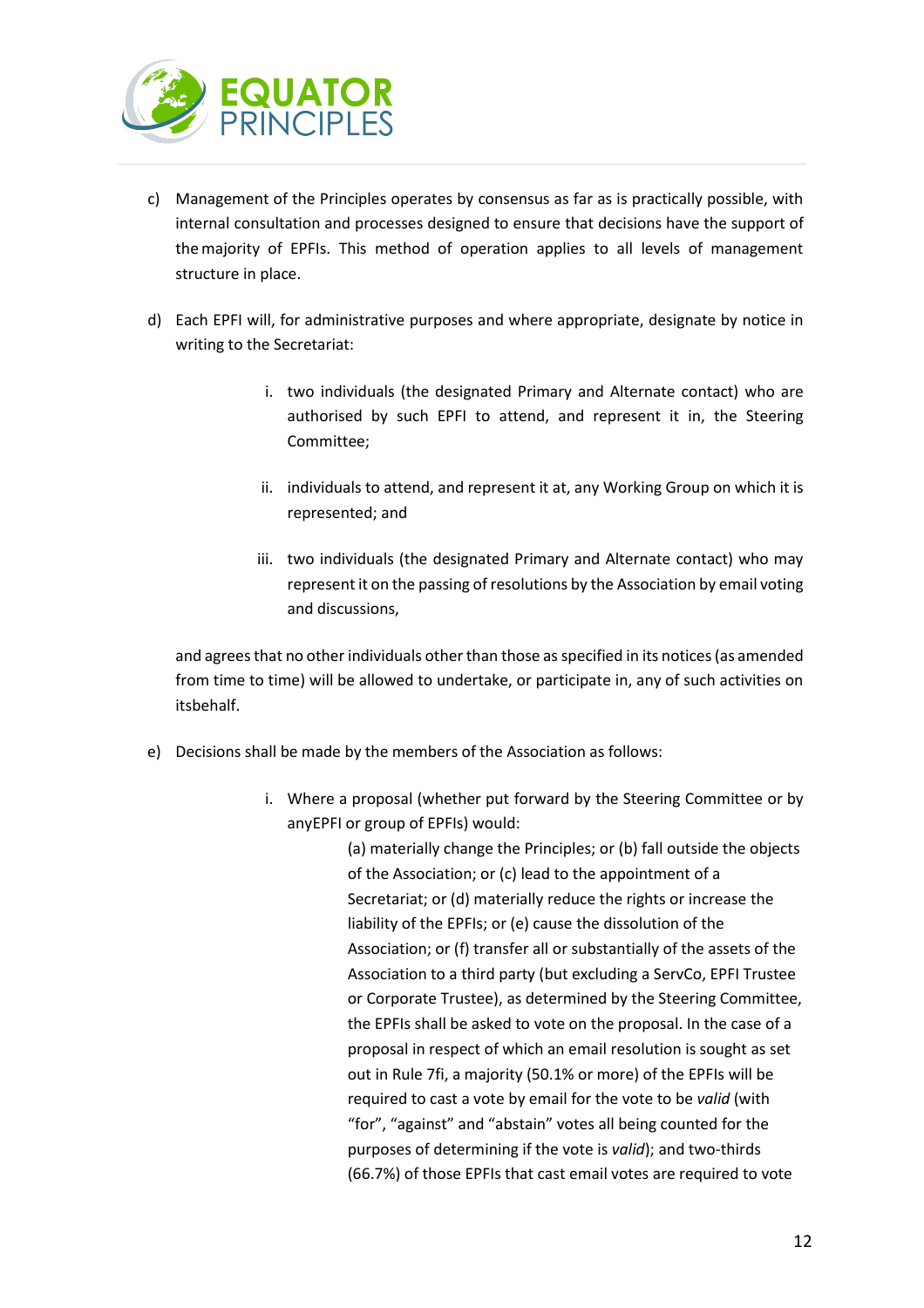

in favour of a proposal in order for it tobe *agreed* (with any "abstain" votes not counted for the purposes of determining if the proposal is *agreed*). In the case of a proposal to be voted on at a meeting of the Association as set out in Rule 7fii, a quorum of more than half (50.1%) of the EPFIs is required for the vote to be *valid* and two- thirds (66.7%) of those EPFIs that cast votes are required to vote in favour of a proposal in order for it to be *agreed* (with any "abstain" votes not counted for the purposes of determining if the proposal is *agreed*).

- ii. Where a proposal would amend or extend the Principles or these Rules in a minor way (for example, a clarification or a non-material update on the underlying IFC's Performance Standards and World Bank Group Environmental, Health and Safety Guidelines), as determined by the SteeringCommittee, the EPFIs shall vote on the proposal. More than half (50.1%) of those EPFIs that cast votes, whether "for", "against", or "abstain", are required to vote in favour of the proposal in order for it to be *agreed* (with any "abstain" votes not counted for the purposes of determining if the proposal is *agreed*).
- iii. The election of any EPFI to the Steering Committee for a term of office (other than a re-election of the Chair made in accordance with Rule 9b) shall be a matter for decision by voting by the EPFIs. More than half (50.1%) of those EPFIs that cast votes, whether "for", "against", or "abstain", are required to vote in favour of the proposal (with any "abstain" votes not counted for the purposes of determining if the proposal is agreed).
- iv. All other decisions shall be made by the Steering Committee (see Rule 8e).
- v. Each EPFI shall have one vote, which must be submitted by the Primary or Alternate contact.
- vi. If one financial group has adopted the Principles through two or more subsidiaries (see Rule 5e) and the Steering Committee believes this could undermine the integrity of the "one EPFI, one vote" system, the Steering Committee shall make a recommendation to the EPFIs on how many votes that financial group should be permitted on an ongoing basis. This recommendation shall be implemented unless the aforementioned financial group requires the matter to be put to a vote of the EPFIs. During any such vote on this specific recommendation on the EPFI voting process, the relevantfinancial group shall be restricted to one vote.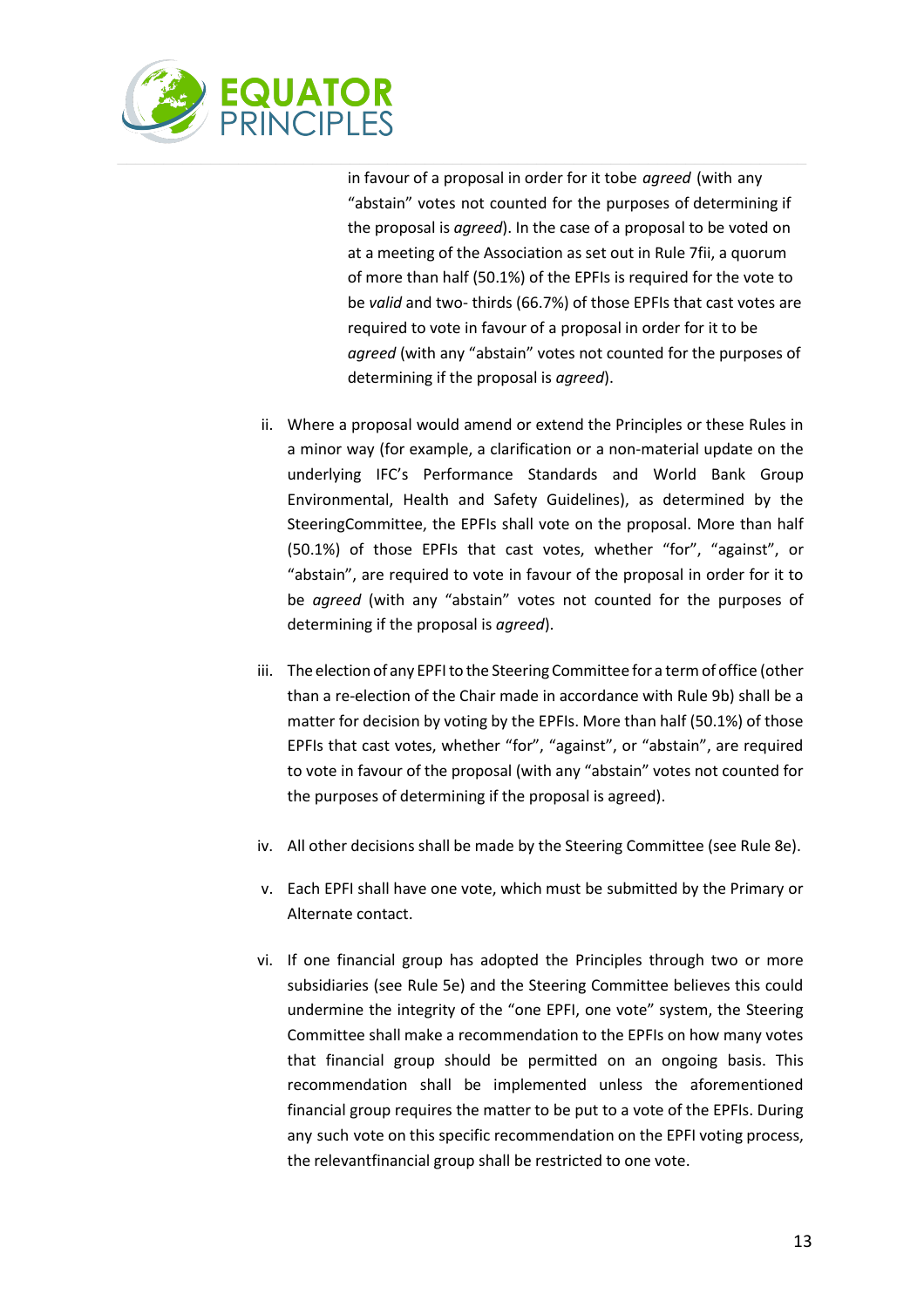

- f) The decision-making process set out in Rules 7ei to 7eiii shall use one of the following two options:
	- i. The Chair shall make a recommendation on behalf of the Steering Committeeto EPFIs by email, specifying the date by which votes must be received in orderfor them to be included in the process. The date will ideally allow a minimumperiod of two weeks but this notice period may be shorter where the circumstances require, provided that a reasonable amount of notice is given having regard to all the facts and in any event no less than 3 Business Days must be provided; or
	- ii. The Chair shall make a recommendation on behalf of the Steering Committeeon the proposal for decision by the EPFIs at a meeting of the Association, which shall be called, and held in accordance with Rule 15, and the agenda for the meeting shall specify the recommendation on which the vote is beingcalled. Details of the vote shall be circulated no less than 5 Business Days in advance of the date of the vote. The votes of those EPFIs that are unable to attend the meeting but that have submitted votes by email by the specified date shall be taken into account.
- g) In both options, voting will be carried out in accordance with Rules 7ei to 7eiii as appropriate.
- h) Five or more EPFIs may act together to make a recommendation on a proposal, in which casethe procedure shall follow that set out in Rule 7f.
- i) Ownership of the assets of the Association (including any physical or intellectual property rights) shall vest in EPFI Trustee(s) and/or Corporate Trustee who have been appointed by the Steering Committee in accordance with Rule 13 and/or Rule 19 (as applicable) and who (in the case of individual EPFI Trustee(s)) are authorised by their EPFI employer and have agreed so to act.
- j) In the case of a body corporate acting as EPFI Trustee, unless otherwise agreed by the Steering Committee, such EPFI Trustee shall not charge the Association for acting as EPFI Trustee. The Steering Committee shall determine any fees or charges to be paid to any Corporate Trustee.
- k) General Management Practices (GMP) is an accompanying document to the Governance Rules, which provides administrative and operational guidance on the running of the EP Association. In any case of disagreement between the GMP and the Governance Rules, the Governance Rules shall take precedence. The GMP is a document managed by the EP Secretariat, wherein substantive updates can be approved by the EP Steering Committee.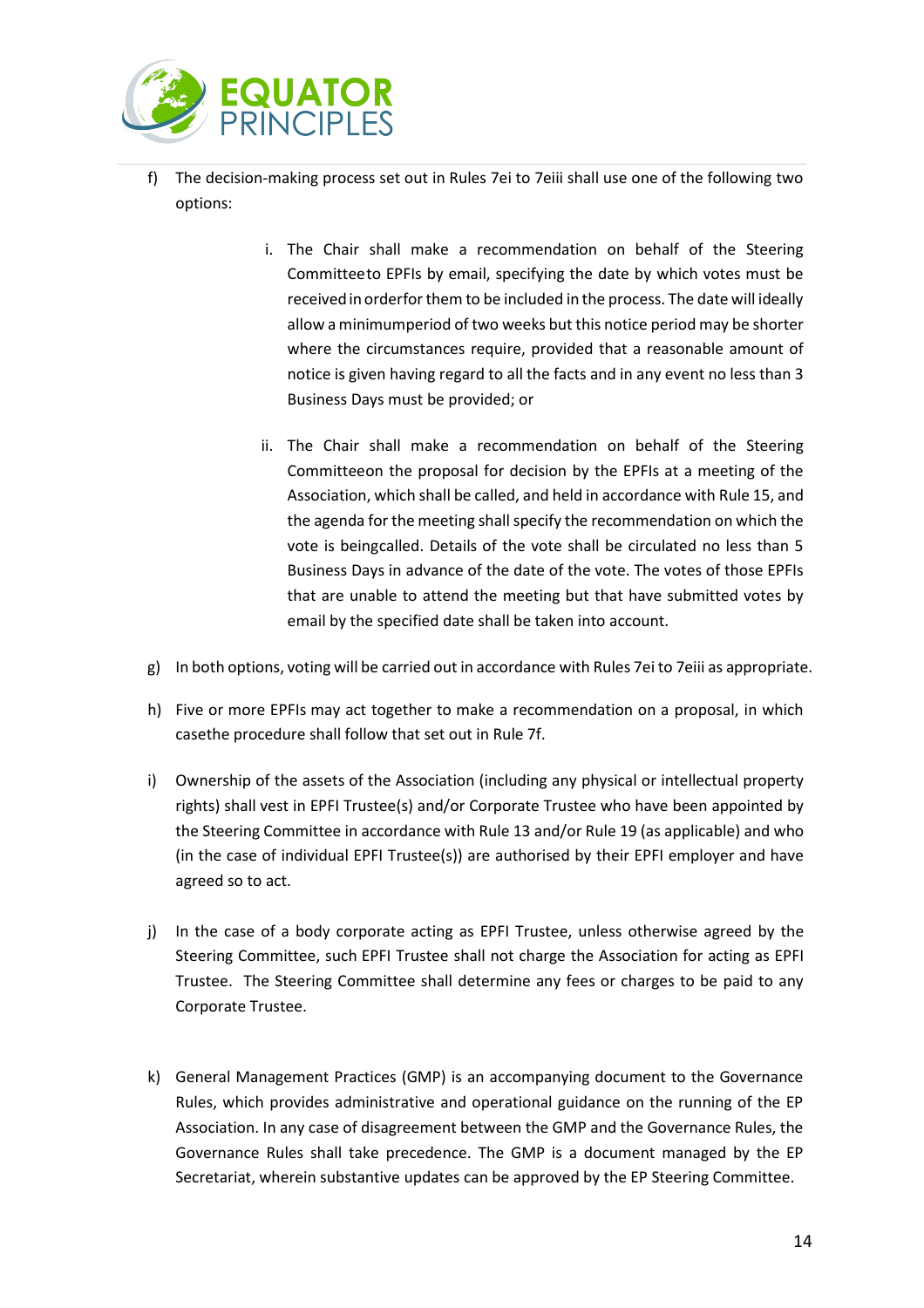

## <span id="page-14-0"></span>**8)** Steering Committee

a) The Association delegates to the Steering Committee the power and authority to plan, lead, and commission work or activities related to the administration, management, and development of the Equator Principles on behalf of the EPFIs in pursuit of the objects of the Association. The Steering Committee shall manage the property, assets and affairs of the Association and invest or transfer any funds or assets as the Association may have as it sees fit. Subject to Rule  $7(e)(i)(f)$ , at the direction of the Steering Committee, the EPFI Trustee(s) and/or Corporate Trustee shall have the right to sell, transfer or otherwise dispose of any asset of the Association and/or held on behalf of the EPFIs including, but not limited to, to a ServCo and/or EPFI Trustee(s) and/or Corporate Trustee.

- b) The Steering Committee shall consist of a Chair and other Steering Committee members, all of whom are EPFIs and who have been originally appointed by vote of the EPFIs in accordancewith Rule 7e iii and Rule 16. Each EPFI on the Steering Committee shall authorise and nominate two individuals (a designated Primary and Alternate contact) in its employment to represent it on the Steering Committee. Each EPFI shall only be entitled to have one vote in respect of any decision made by the Steering Committee.
- c) The Steering Committee shall allocate responsibility amongst the individuals representing theEPFIs on the Steering Committee to chair or to co-chair each Working Group, to report to theSteering Committee on the progress of the relevant Working Group, and to direct that Working Group in accordance with Steering Committee decisions.
- d) The Steering Committee shall meet on an ad hoc basis according to business requirements. Meetings may take place physically or by other means, such as by telephone conference call.Where possible, written notice of at least two weeks will be given for all physical meetings and written notice of at least one week will be given for all conference calls.
- e) A quorum of two-thirds (66.7%) of the members of the Steering Committee is required at anymeeting or conference call for any decision to be *valid*. More than half (50.1%) of Steering Committee members participating in that vote, whether voting "for", "against" or "abstain", are required to vote in favour of a proposal in order for it to be *agreed* (with any "abstain" votes not counted for the purposes of determining if the proposal is *agreed*)*.*
- f) Decisions made in accordance with this Rule 8 will bind other EPFIs save that the Steering Committee cannot make decisions that fall within the ambit of Rule 7ei, Rule 7eii (i.e. those that change or are outside the scope of the Principles or these Rules) or Rule 7eiii (i.e. the appointment of a member of the Steering Committee). In such cases, the Steering Committeeshall make a recommendation to the EPFIs via the Chair (see Rule 7f) and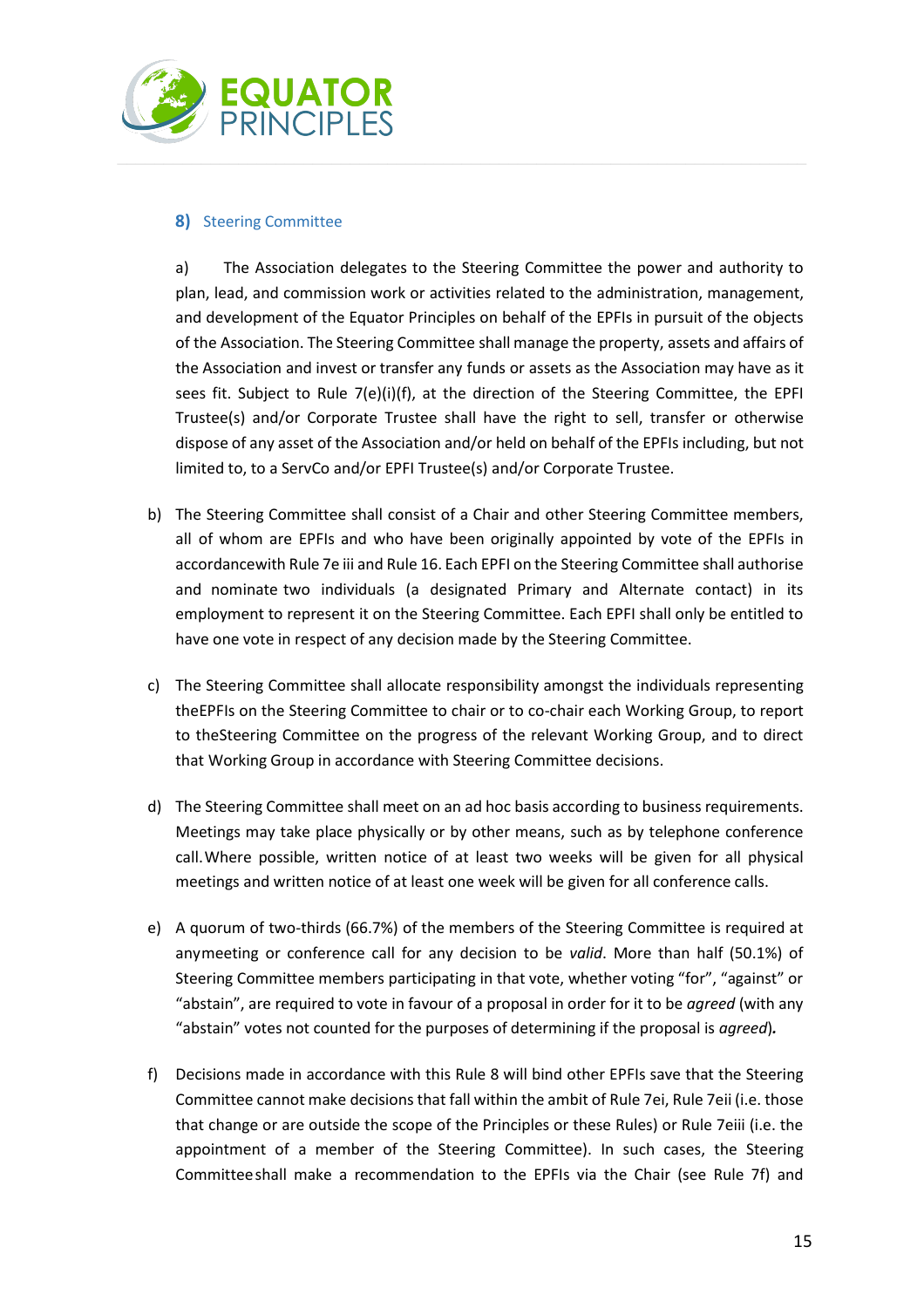

decisions on these recommendations will be made in accordance with the voting procedures set out in Rules 7eito 7eiii.

- g) The Steering Committee shall:
	- i. make decisions to appoint and/or enter into contracts with third parties (including, but not limited to, any ServCo or Corporate Trustee) to provide advice or services to the EP Association on particular issues associated with the management, administration, or development of the EP,and on what terms such contracts should be made;
	- ii. as relevant and appropriate, conduct a formal tender process in order to select a third party contractor, ServCo or Corporate Trustee ;
	- iii. decide whether such contracts should be entered into by the EP Association Secretariat on behalf of the EP Association. If the Steering Committee decides that it is not appropriate for the EP Association Secretariat to enter into such contracts, or the contract relates to the appointment of a third party to assume the role of EP Association Secretariat, then the contracts shall be entered into by the Chair or by the EPFI Trustee(s) or by such Member of the Steering Committee as the Steering Committee shall decide. The Steering Committee shall approve the commercial terms of any material contract priorto it being entered into;
	- iv. identify, approve, and regularly review the scope of work of the EP Association Secretariat and, where the scope of work and associated costs are subject to material change, provide a recommendation to the EP Associationfor vote in accordance with Rule 7;
	- v. review and approve the annual budget and provide approval for its circulationto the EP Association for vote in accordance with Rule 7;
	- vi. procure that the EP Associations' accounts are kept by the EP Association Secretariat;
	- vii. review the end of year financial statements and commentary, and approve itscirculation to the EP Association;
	- viii. procure that any Corporation Tax or other taxes owed by the EP Association are submitted in accordance with the prevailing law, and paid to the relevantauthorities in due time;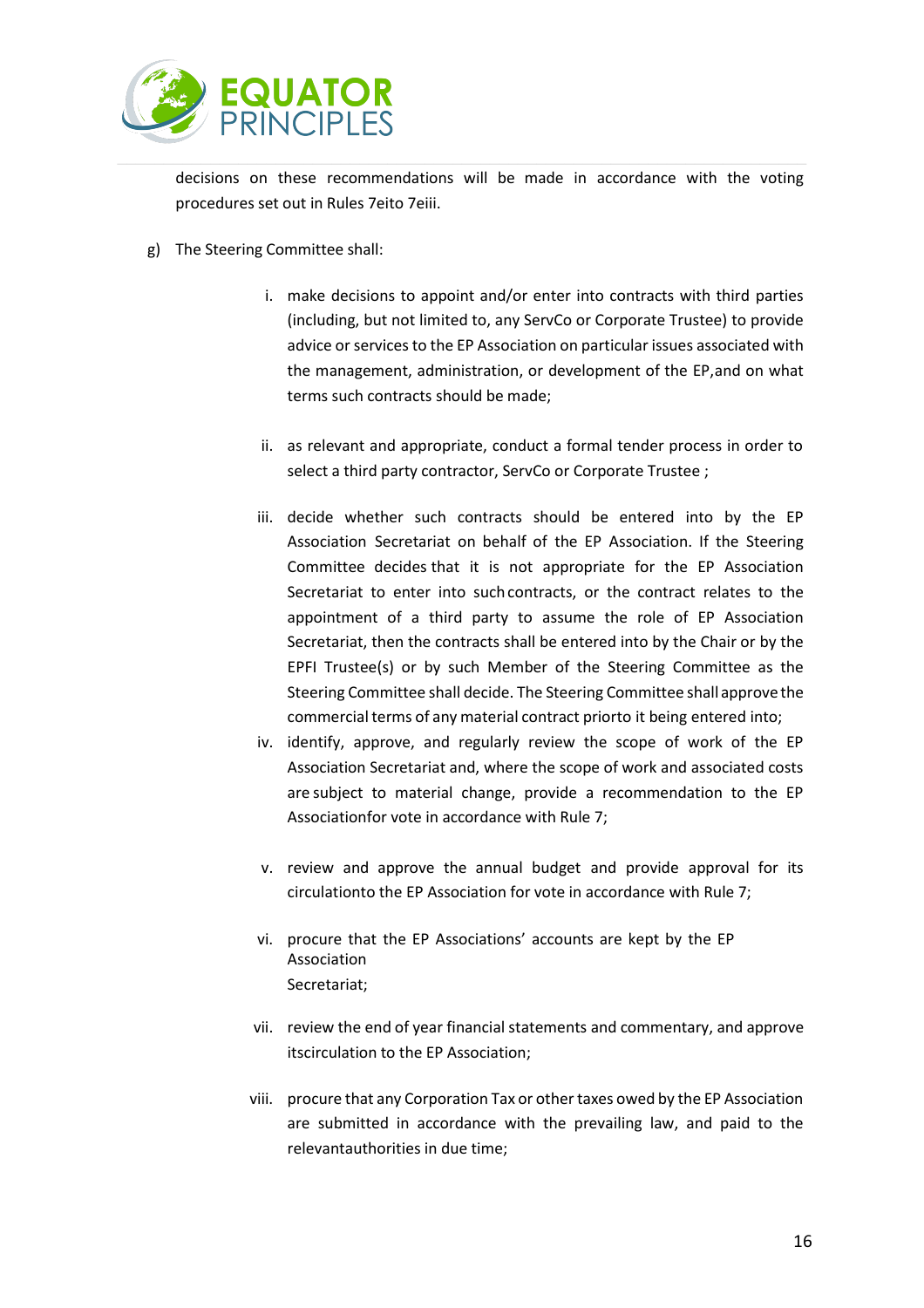

- ix. approve changes (two members of the Steering Committee are required) to the authorised signatories for the bank account(s);
- x. decide how to invest or re-allocate or transfer any monies of the EP Association;
- xi. determine the "place of residence" of the EP Association, if not that of the EPAssociation Secretariat;
- xii. decide whether to appoint a ServCo and what services any ServCo should provide to the Association, and on what terms;
- xiii. decide whether to appoint a Corporate Trustee and what assets any Corporate Trustee should hold, and on what terms;
- xiv. identify, approve, and regularly review the work and/or role of any ServCo and/or Corporate Trustee; and
- xv. manage the day to day interaction with any ServCo and/or Corporate Trustee.
- h) A note of any decisions and recommendations made by the Steering Committee shall becirculated to all EPFIs by the Secretariat following any meeting or conference call.
- i) Any EP Association Member may nominate itself for election to the Steering Committee, subject to meeting the following criteria:
	- i. it shall have been an EP Association Member for a minimum of six months;
	- ii. it shall have provided, in the preceding two years, a minimum of two financings or advisory services that are within the scope of and subject to theEP, which need not have reached financial close;
	- iii. it shall have confirmed its commitment, capability, and capacity to fulfil the Steering Committee general responsibilities, as specified in Rule 8n;
	- iv. it shall have confirmed its commitment, capability, and capacity to assume one of three roles (i.e. Chair of the Steering Committee, Management Support, or Regional Representative) on the Steering Committee (the responsibilities of which are specified in Rule 8). Regional Representatives shall be headquartered in the region they intend to represent. In the absence of nominees for a region, any EP Association Member, with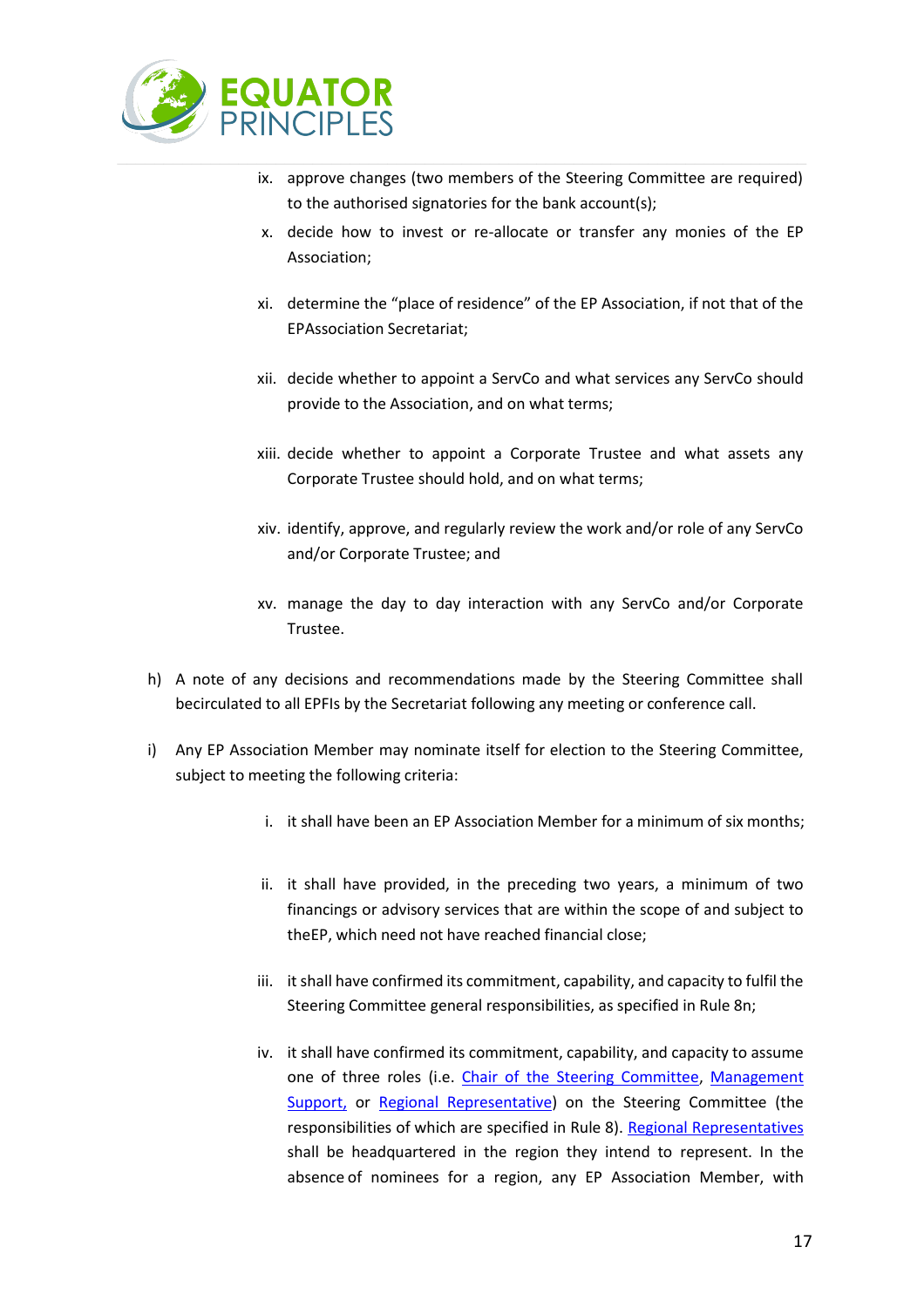

significant operations or experience financing projects subject to the EP in the region, shall be considered meeting the criteria;

- v. it shall have submitted its EPFI Reporting that is due in accordance with Rule 6 and the reporting has been confirmed by the EP Association Secretariat as meeting the minimum requirements specified in Principle 10 and Annex B: Minimum Reporting Requirements of the Equator Principles. If a new adopter, it shall have waived its option to omit transaction numbers and project names data; and
- vi. it shall have paid any Annual Fee that is due.
- j) Members are elected to the Steering Committee by the EPFIs in accordance with Rule 7eiii (other than a re-election of the Chair made in accordance with Rule 9b).
- k) Members of the Steering Committee must continue to meet the requirements set out in Rule8i (iii)-(v) throughout their term of appointment.
- l) The Steering Committee will comprise no fewer than eight, EP Association Members and shall, as is reasonably practicable, include a diverse mix of financial institutions representing different geographies and different business sizes. Steering Committee members shall fulfil the general responsibilities set out in Rule 8n during the term of their appointment and assume one of three roles:
	- i. One EP Association Member shall fulfil additional responsibilities in the roleof Chair of the Steering Committee.
	- ii. Up to five EP Association Members shall fulfil additional responsibilities in therole of Management Support.
	- iii. Five EP Association Members shall fulfil additional responsibilities in the roleof Regional Representative for one of five designated regions: Africa and the Middle East, Asia and Oceania, Europe, Latin America, and North America.
- m) In years where the Chair is not standing for re-election to the Steering Committee as a Regional Representative or to act in a Management Support role, the Chair may nevertheless take an additional eleventh seat (acting solely as the Chair) in order to ensure that there is ongoing consistency across multiple terms, and particularly, where there may be high turnover in Steering Committee members.
- n) All Steering Committee members shall fulfil the following general responsibilities during the term of their appointment: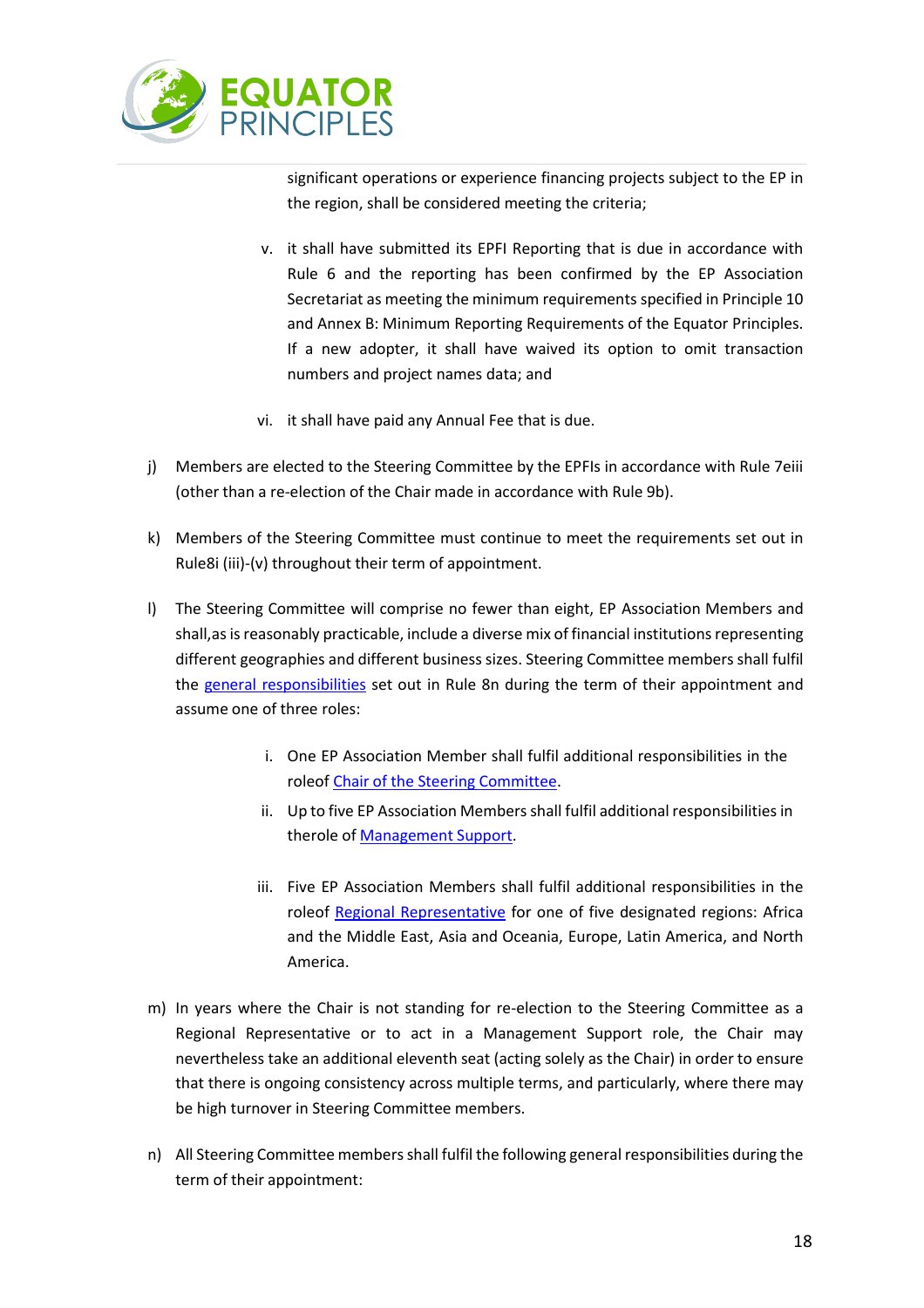

- i. Maintain two individuals (a designated Primary and Alternate contact) in its employment to represent them ("Nominated Individuals") on the Steering Committee;
- ii. Ensure at least one of the Nominated Individuals is present (physically or virtually) at formal EP Association meetings;
- iii. Actively participate in and contribute to formal EP Association meetings and discussions; and
- iv. Provide support to the work and participate in the decision making of the Steering Committee as described in the Mandate of the Steering Committee.
- o) In order to promote good governance, members of the Steering Committee shall retire at theAnnual Meeting by rotation after two years of service. Retiring members shall be entitled to apply for re-election, so that the Principles can continue to benefit from their experience, in which case they must meet the criteria set out in Rule 8i.
- p) After two consecutive terms, a mandatory one-year retirement period applies before a nomination for re-election can be submitted.
- q) The two-year Steering Committee term limit is subject to four exceptions:
	- i. The maximum period may be subject to minor amendments given the variable timing of Annual Meetings.
	- ii. If the EP Association is expected to receive insufficient nominations to meet the minimum Steering Committee composition of eight, the mandatory one-year retirement period will be waived so that two-term retiring EP AssociationMembers may submit nominations for immediate re-election.
	- iii. Allowing for continuity in respect of the role of the Chair, a member shall notretire by rotation where it has been elected as the next Chair, is currently acting as Chair or, within the previous six months, has stepped down from therole of Chair. In all these cases, that member shall retire by rotation at the Annual Meeting that takes place after he or she has stepped down from the role of Chair.
	- iv. In the case of the Chair, the maximum period or mandatory retirement periodmay be subject to amendments to allow for smooth transitions,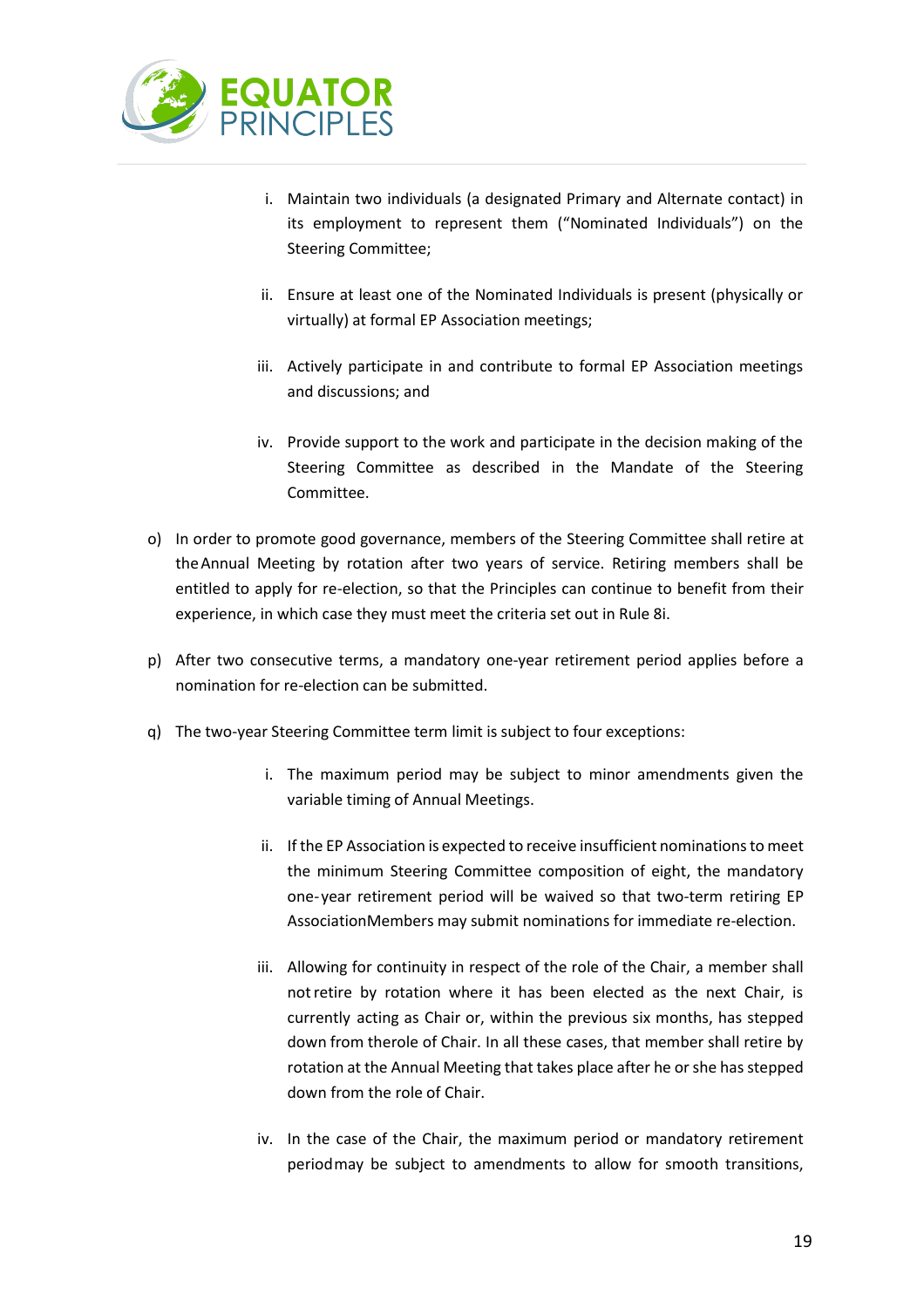

subject to agreement amongst the Steering Committee.

- r) Members of the Steering Committee may resign before completion of their term by advising the Chair in writing.
- <span id="page-19-0"></span>s) Members of the Steering Committee may act as directors of ServCo.

## **9)** The Chair

- a) The role of the Chair is to chair the Steering Committee and to provide co-ordination across the Steering Committee, the Working Groups, and the EPFIs to advance the objects of the Association and its work programme in respect of the Principles.
- b) The Chair shall be an EPFI who has been appointed to the Steering Committee under Rule 8i and shall be selected by vote of the Steering Committee members. This appointment will require an affirmative vote of a majority (50.1% or more) of all current Steering Committee members. To allow for an orderly transfer of responsibilities, the new Chair will ideally take office approximately three months after the date of the meeting at which it is elected, at which time the existing Chair will step down. As a courtesy to the Chair, where they are incumbent but their Steering Committee seat is due for re-election pursuant to Rule 8o and, further, where the Chair (i) wants to be-elected to such seat; (ii) is not otherwise prevented by Rule 8p from being-elected to such seat; and (iii) meets the criteria set out in Rule 8i as at the point of its re-nomination for such seat, the Chair shall not appear on the EP Association ballot and their role in, and re-election to, that seat shall be presumed acclaimed.
- c) The Chair shall commit to a minimum two-year term of appointment as Chair, after which theyare entitled to either retire or nominate themselves for re-election for a further two years.
- d) The Chair of the Steering Committee shall fulfil or delegate the following key responsibilities:
	- i. Attending and facilitating all formal EP Association meetings and discussions.
		- ii. Providing final approval of:
			- the agenda and subsequent minutes of all formal EP Associationmeetings and discussions; and
			- internal or external communications on matters relating to mattersdeemed important to the Association (see GMP document).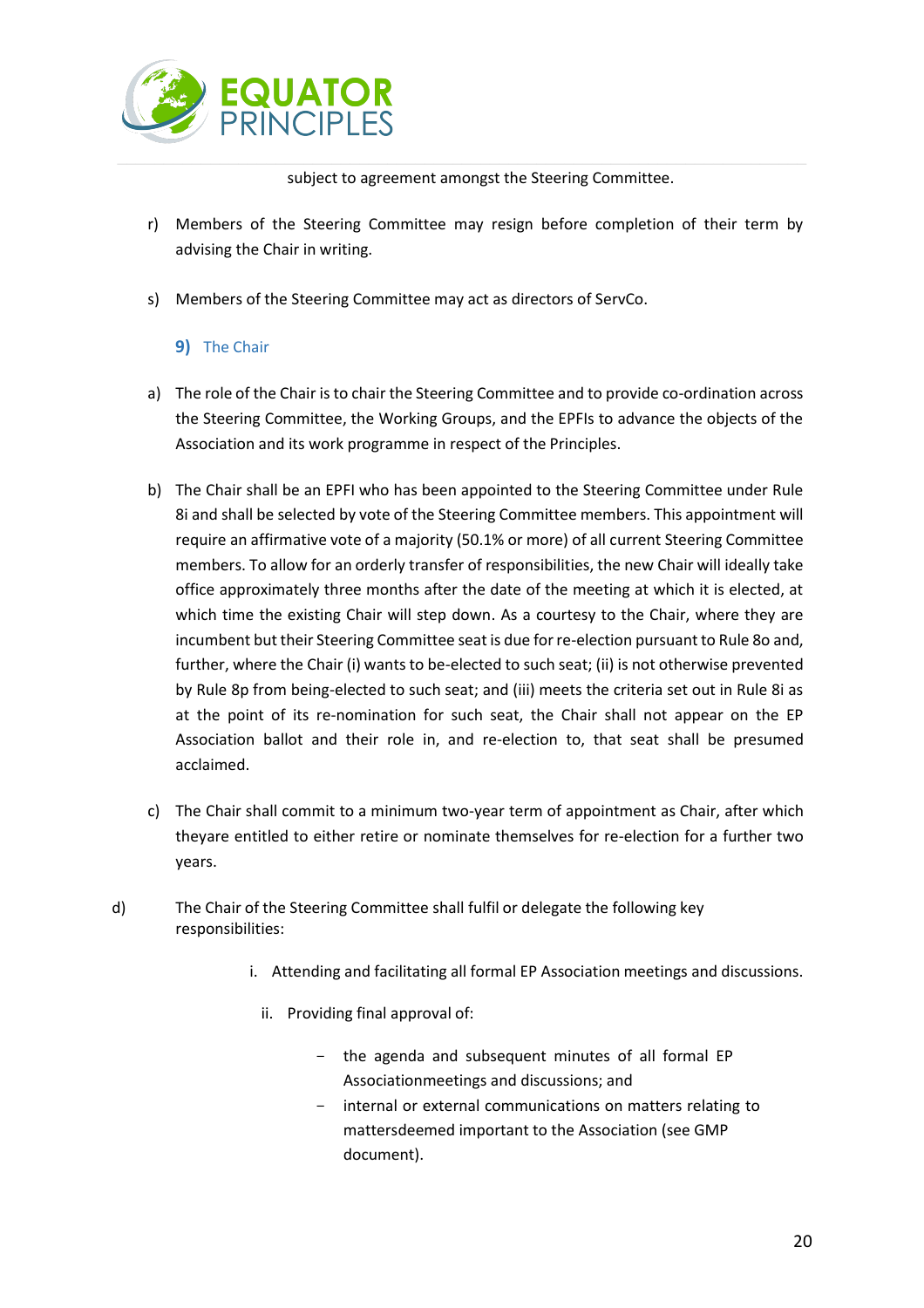

- iii. With the EP Association Secretariat:
	- providing management oversight of the activities and outputs of theWorking Groups.
- iv. With the EPFI Trustee(s) and EP Association Secretariat or such other person(s) as the Steering Committee may approve from time to time:
	- acting as an authorised signatory for the EP Association bank accounts; and
	- on behalf of the EP Association and with the approval of the SteeringCommittee, entering in to third party contracts for the provision of goods or services related to the administration and management of the EP Association.
- v. In addition to the EPFI Trustee(s) or such other person(s) as the Steering Committee may approve from time to time, providing:
	- final approval for the Annual Budget prior to formal approval by EPAssociation Members;
	- payment approval for all expenditure over £1,500; and
	- management oversight for financial matters.
- e) An ongoing requirement for the Chair is that it complies with the requirements of Rule 8i.
- f) The Chair may resign before completion of its term by advising the Steering Committee in writing, in which case a notice period of three months shall apply.
- g) The Chair of the Steering Committee may temporarily, or for the duration of its term, delegate some of its responsibilities (except acting as authorised signatory for the EP Association bankaccounts) to any Steering Committee member. The Chair shall confirm its delegation of authority, and the scope and extent of that delegated authority, to the EP Association Secretariat in writing (i.e. on email, by letter, or by fax) prior to the transfer of responsibilities.
- h) If there is no Chair as a result of Rule 9f, then a new Chair will be appointed in accordance with Rule 9b at a specially called meeting of the Steering Committee and the new Chair will take office forthwith.
- <span id="page-20-0"></span>i) The Chair may, but is not required to, put themselves forward to act as a director of ServCo.

**10)** Management Support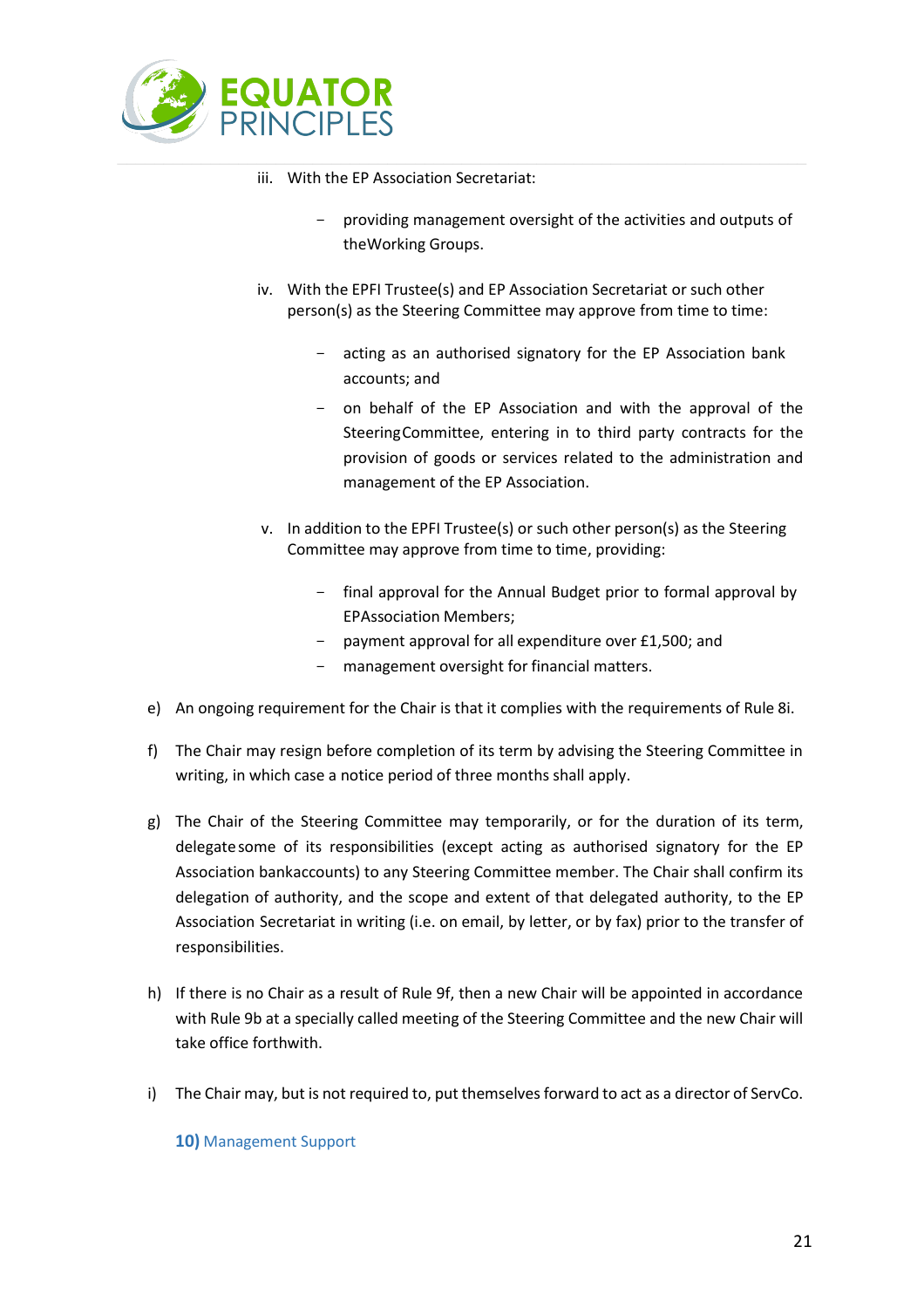

- a) Management Support appointees shall fulfil the following key responsibilities, as required, and appropriate:
	- i. Providing advice and support to the Chair of the Steering Committee, EP Association Secretariat, Working Groups, and EPFI Trustee(s) on:
		- EP application and implementation;
		- EP Association strategy, the EP Association Governance Rules (including compliance matters), or any related EP Association policy or procedures;
		- financial and contractual matters;
		- agenda setting and facilitation of all formal EP Association meetings and discussions (including, but not limited to, Steering Committee Meetings and the EP Association Annual General Meeting);
		- internal and external communications (including engagement with external parties);
		- any EP Association matter deemed sensitive or confidential in nature;and
		- assuming responsibilities delegated by the Chair and/or the Steering Committee and reporting on their progress and/or resolve on an ongoing or periodic basis.
	- ii. Temporarily assuming the role of Chair of the Steering Committee or Regional Representative, if the EP Association Member fulfilling these roles has retired from its appointment before the end of its two-year term and a replacementhas not been appointed via the "Elections and Nominations" process set out in Rule 16, save that the Management Support appointees shall not be required to assume any directorship held by a member of the Steering Committee.

## <span id="page-21-0"></span>**11)** Regional Representatives

- a) The Regional Representatives shall fulfil the following key responsibilities:
	- i. Convening a minimum of three Regional Meetings (physical or virtual) per annum, plus one regional session of the annual meeting or workshop day to elicit views and disseminate information on a variety of topics related to the EP and/or the work and activities of the EP Association.
	- ii. As required and appropriate, providing regional advice, context, and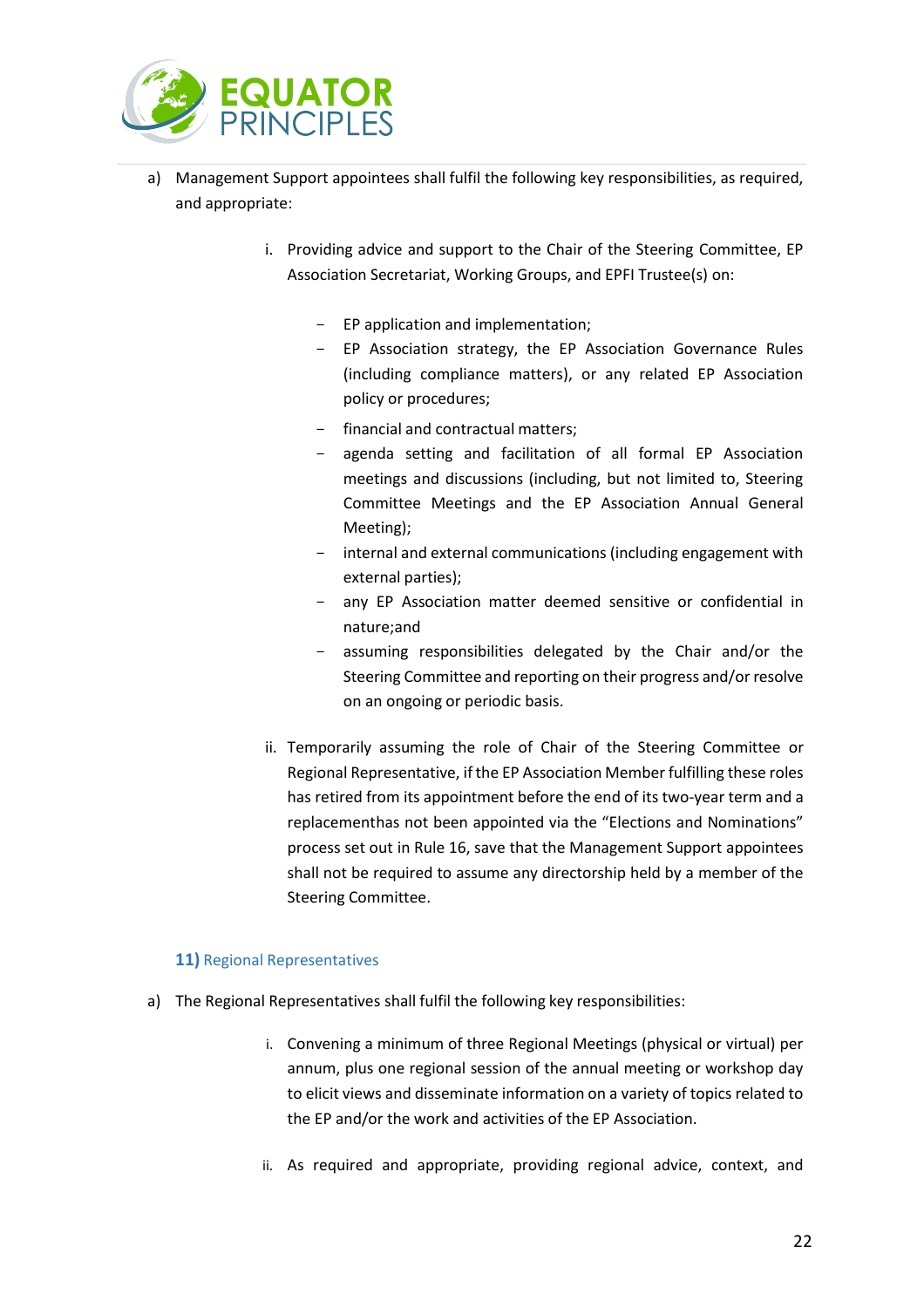

supportto the Steering Committee, Chair of the Steering Committee, EP Association Secretariat, and EP Association Working Groups.

## **12)** Working Groups

- <span id="page-22-0"></span>a) Working Groups shall be formed at the discretion of the Steering Committee to progress issueswhere detailed consideration and input is required.
- b) Some Working Groups are likely to be permanent, while others based on specific projects arelikely to be temporary. The up-to-date list of Working Groups shall be posted and maintainedby the Secretariat on the Association's website.
- c) Working Group members may consist of Steering Committee members and other EPFIs who may offer to join by contacting the Working Group leader.
- d) The Working Groups shall be led by a Steering Committee member with specific responsibility for that issue (see Rule 8c).
- e) Working Group leaders shall be appointed, from volunteers, by the Steering Committee. A vote will be taken in accordance with Rule 8e if necessary. The Steering Committee shall provide each Working Group with a short summary of its remit.
- f) A Working Group may occasionally benefit from being led by an EPFI that is not on the SteeringCommittee. This may be agreed by the Steering Committee subject to a Steering Committee member being appointed as joint leader with responsibility for communications with the Steering Committee.
- g) The Working Group leader may appoint a deputy leader from amongst other Working Groupmembers to provide support where appropriate.
- h) The Working Group leader is responsible for ensuring that:
	- the Working Group works efficiently towards its remit;
	- the Working Group operates, to the extent reasonably possible, on the principle of consensus;
	- the Chair is copied on significant communications and initiatives, particularlythose with external parties where the Chair is in a position to ensure that a consistent approach is being adopted by different Working Groups;
	- progress reports are presented to the Steering Committee; and
	- recommendations on material and contentious issues are communicated to the Steering Committee so that a decision can be made in accordance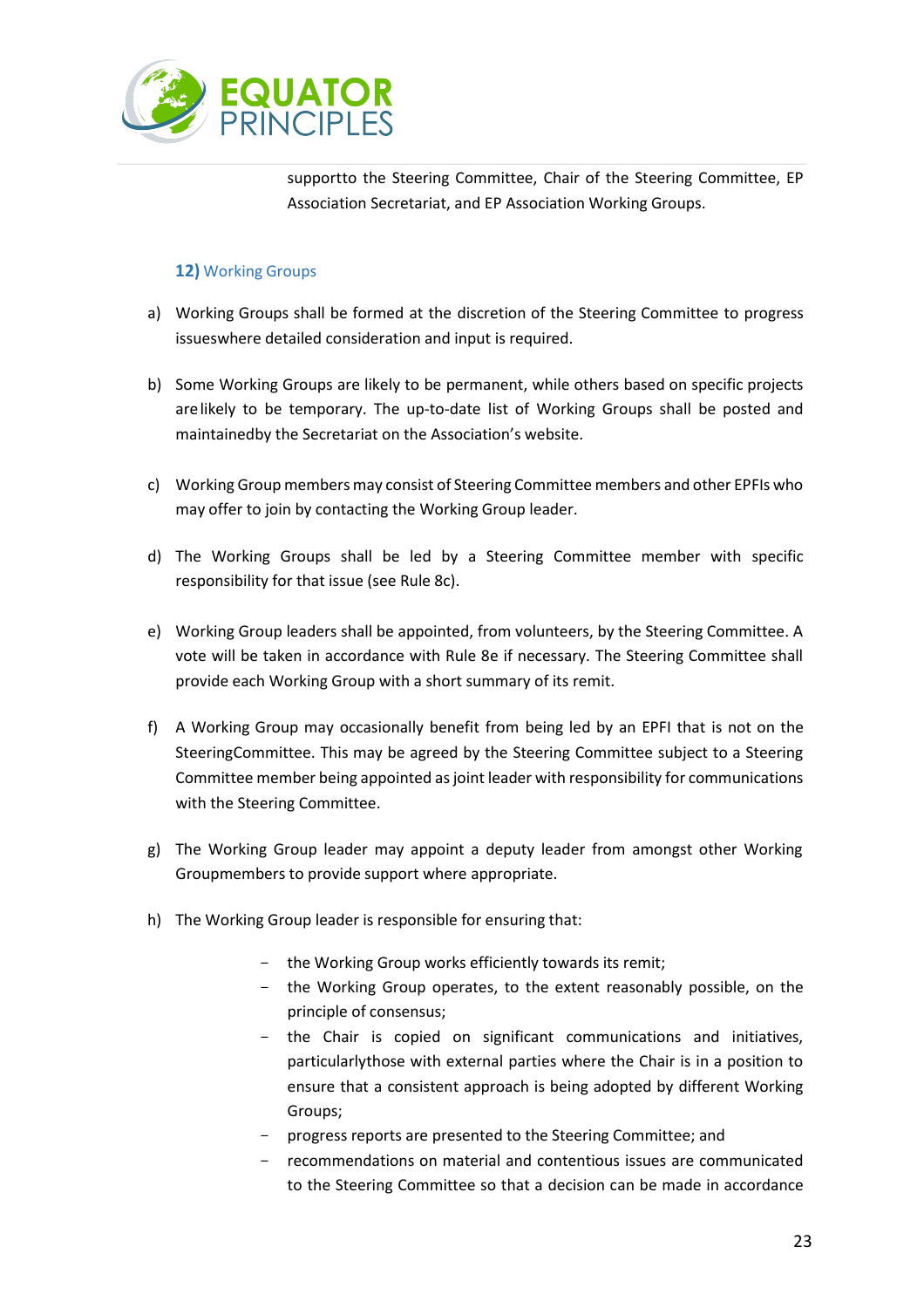

with Rules 7ei, 7eii or 8e, as appropriate.

i) The Working Group leader may resign by advising the Chair in writing, in which case a new leader shall be appointed in accordance with Rule 12.

## **13)** EPFI Trustee(s)

- <span id="page-23-0"></span>a) The Steering Committee shall have power from time to time to appoint and remove either a body corporate (which must be an EPFI, or an associated company or subsidiary of an EPFI) orone or two individuals to act as EPFI Trustees in accordance with Rules 7i, and 8g. An individual EPFI Trustee must be a member of the Steering Committee who has been nominated to act as EPFI Trustee by the Steering Committee and has been given authorisation in writing by an appropriate officeholder of the EPFI that employs it to act as EPFI Trustee, and who agrees so to act. In the event that an individual EPFI Trustee is no longer employed or authorised by the relevant EPFIs, the Steering Committee shall nominate another individual to so act.
- b) Where a body corporate or an individual acts as an EPFI Trustee in accordance with Rules 7i, or 8g, the EPFIs agree that neither that body corporate, nor that individual, nor the EPFI that employs him or her shall have any liability to any person, including without limitation any Stakeholder or EPFI arising out of his or her actions or decisions as EPFI Trustee, and that, save in the case of fraud, such body corporate, individual, and the EPFI that it represents shall be jointly indemnified by the members of this Association in respect of any loss or damage that it, he, or she incurs arising out of its, his, or her role as EPFI Trustee.

## **14)** General Waiver of Liability and Indemnities

- <span id="page-23-1"></span>a) No EPFI shall owe any duty of care or have any liability to any person, including without limitation any Stakeholder, or EPFI arising from its adoption of the Equator Principles, its membership of this Association, its participation in a Working Group or, save as provided for in Rule 20 (Finance), its participation in the Steering Committee or as Chair, save that in the case of fraud by the Chair or any Steering Committee member, a duty shall be owed to EPFIs.
- b) Decisions made by the EPFIs or by the Steering Committee in accordance with these Rules arebinding on all EPFIs and each EPFI waives all rights of action it may have against other EPFIs, including in their capacity as members of the Steering Committee or Chair in respect of such decisions (save always in the case of fraud), and indemnifies jointly with the other members of this Association any member of the Association, including those in their capacity as Chair or members of the Steering Committee, in respect of any loss or liability arising out of such adecision (save always in the case of fraud).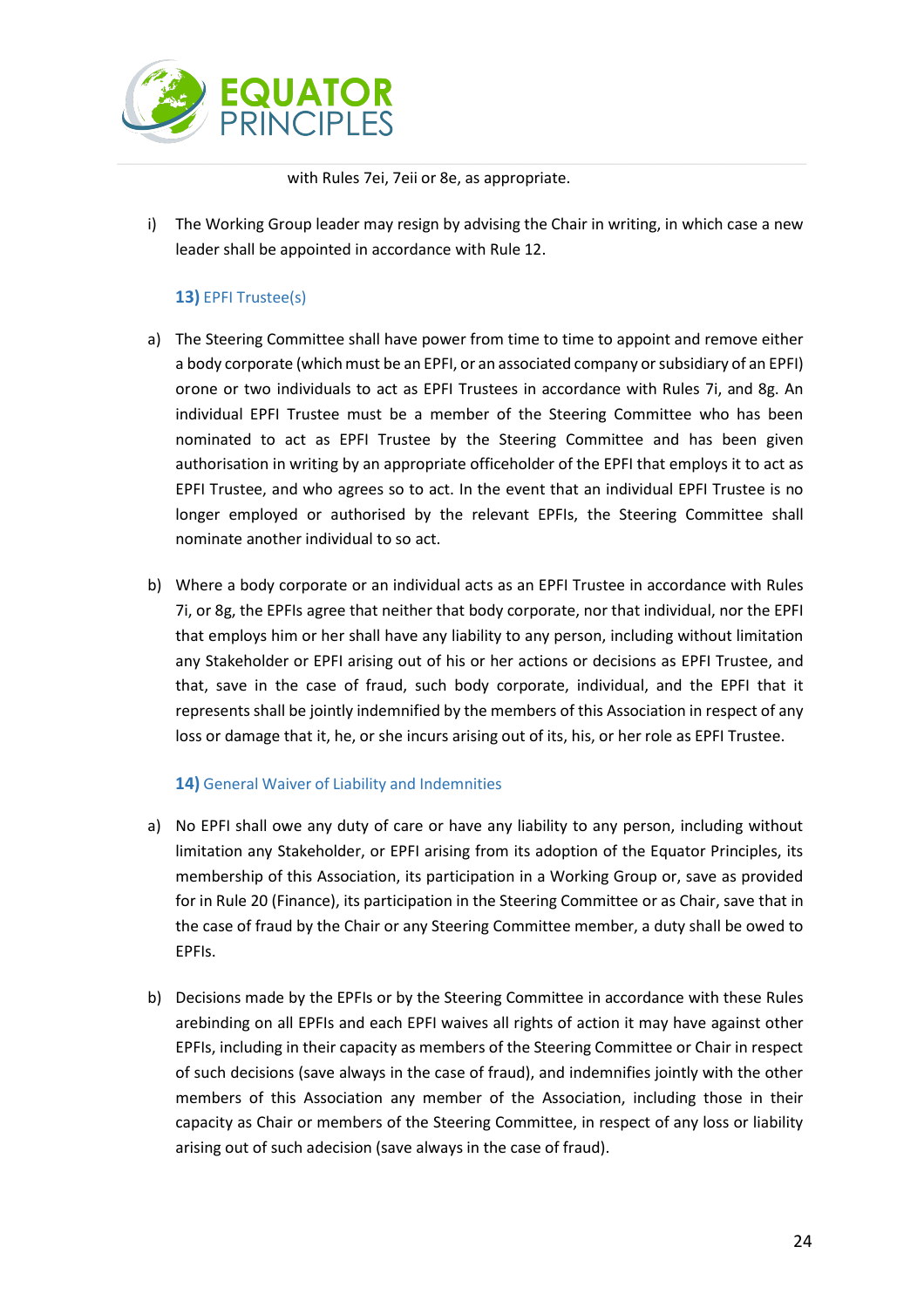

## **15)** Association Meetings

- <span id="page-24-0"></span>a) There shall be an Annual Meeting of EPFIs to be held in each calendar year.
- b) All EPFIs are encouraged to attend the Annual Meeting, with teleconferencing and varying locations being offered wherever reasonably possible in order to make the Annual Meeting more inclusive.
- c) The agenda for the Annual Meeting shall be determined by the Steering Committee but shallinclude any resolutions for decision of the Annual Meeting proposed by any group of five or more EPFIs acting together as per Rule 7h.
- d) The Chair, or the Secretariat as appropriate, will provide minimum notice of eight weeks for the Annual Meeting and will circulate the agenda to all EPFIs a minimum of two weeks beforethe Meeting. The accidental omission to give notice of or provide an agenda for the Annual Meeting or the non-receipt of notice or an agenda by any EPFI shall not invalidate the proceedings of or any decision made at the Annual Meeting.
- e) The Annual Meeting will include reports from the Chair and each Working Group on activitiesundertaken and anticipated.
- f) The Chair, or the Secretariat as appropriate, shall circulate minutes of the Annual Meeting, plus the recording of decisions taken by the Steering Committee as deemed appropriate by the Chair.

## **16)** Elections and Nominations

- <span id="page-24-1"></span>a) All EP Association Steering Committee members are appointed by vote of the EP Association in accordance with Rule 7eiii and Rule 8.
- b) Prior to each election process, the EP Association Secretariat will communicate the forthcoming nomination and election to the EP Association to encourage EP Association Members to consider nominating themselves.
- c) Any EP Association Member wishing to nominate itself for election to the Steering Committeeshall confirm to the EP Association Secretariat in writing, and by a specified nomination date:
	- i. how it meets the Steering Committee Nomination and Membership Criteria (in Rule 8) and the additional criteria for the role of either Chair of the SteeringCommittee, Management Support or Regional Representatives. If any EPFI is unable to meet all of the criteria, it may submit an application with a business case detailing additional relevant experience with the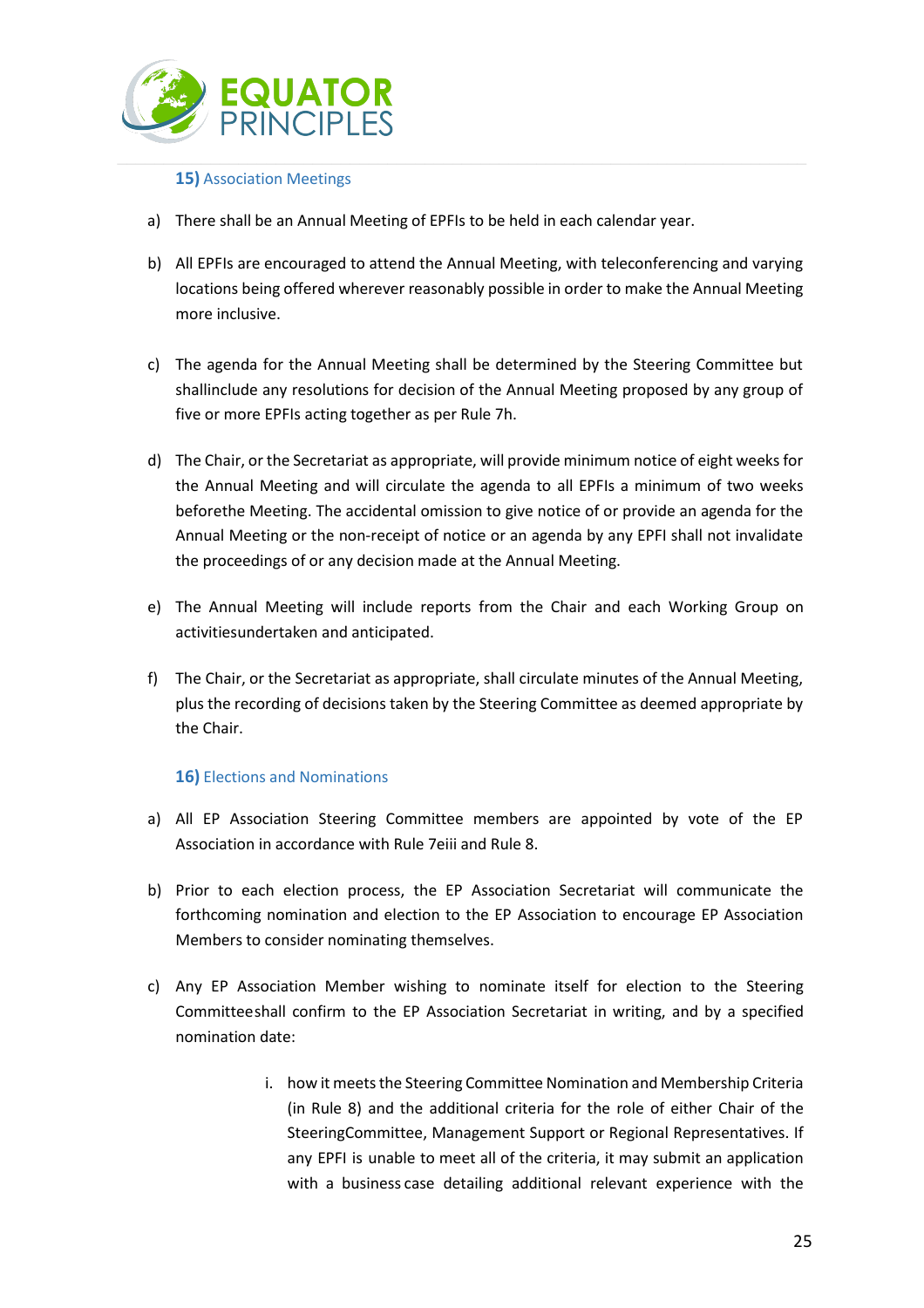

Equator Principles as aqualification for joining the Steering Committee; and

- ii. its commitment, capability, and capacity, to fulfil the Steering Committee member general responsibilities, as specified in Rule 8n and the responsibilities of any additional roles as outlined in Rule 8l; and
- iii. whether their Nominated Individual(s) are able to act as a director of a ServCo (but, for the avoidance of doubt, an inability to do so is not a bar to election to the Steering Committee

## **17)** The Secretariat

- <span id="page-25-0"></span>a) The Steering Committee may decide to outsource administrative tasks, including the enteringinto of certain contracts in accordance with Rule 8g, to a Secretariat, in which case, subject tosub paragraph (b) below, the Secretariat shall be appointed in accordance with Rule 8g and the costs of such appointment will be shared by the EPFIs within the Annual Fee (see Rule 20).
- b) The identity of, the scope of work for the Secretariat and the fees charged by the Secretariat will be considered by the members of the Steering Committee and will be agreed by the EPFIsin accordance with the voting procedure in Rule 7ei.
- c) The Secretariat will contact the Chair and other Steering Committee members as appropriatefrom time to time in order to agree on activities falling within its scope of work provided thatmaterial changes to the scope or costs of the Secretariat's services shall be subject to the voting procedure in Rule 7ei.
- d) In the event that a Secretariat is not appointed, then the Chair will carry out those tasks that are allocated to the Secretariat under these Rules or by decision of the Steering Committee. Any reference to the Secretariat in these Rules shall be read as a reference to the Chair if a Secretariat has not been appointed or the position is vacant.

## **18)** ServCo

- <span id="page-25-1"></span>a) The Steering Committee may (i) decide to establish, and/or contract with, an entity to provide services to the Association (a **ServCo**) and/or (ii) outsource administrative tasks, including, but not limited to, the entering into of service contracts, to a ServCo, in which case, the ServCo shall be established and operated in accordance with Rule 8g and the costs associated with the establishment and operation of the ServCo will be shared by the EPFIs within the Annual Fee (see Rule 20).
- b) The identity of, the scope of work for the ServCo and the fees charged by the ServCo will be decided by Steering Committee.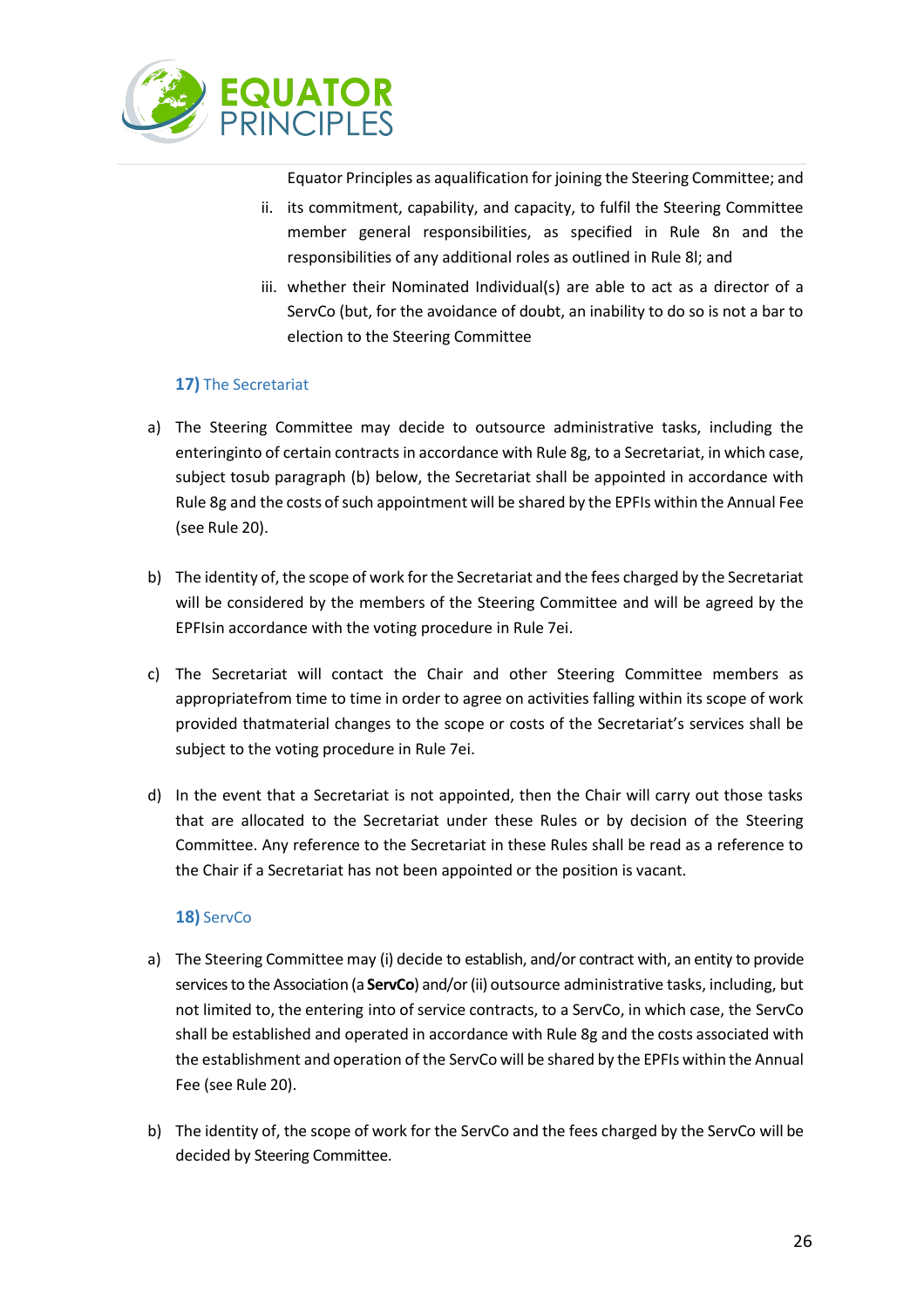

- c) The Steering Committee will monitor the activities of the ServCo in order to agree on activities falling within its scope of work.
- d) ServCo shall provide services to the Association on such terms as the Steering Committee approves.
- e) The legal ownership of ServCo shall be decided by the Steering Committee.
- f) The Steering Committee shall choose, at the Steering Committee's sole discretion, Nominated Individual(s) of members of the Steering Committee, or any other person the Steering Committee considers appropriate, to act as directors of ServCo.
- g) The Steering Committee may instruct a ServCo to sell, transfer or dispose of, and otherwise deal with, any assets held by such ServCo and to otherwise take any action that the Steering Committee see fit.
- h) The administration, management and development of, and the Association's relationship and interaction with, any ServCo will be managed by the Steering Committee.

## **19)** The Corporate Trustee

- <span id="page-26-0"></span>a) The Steering Committee may decide to contract with any person or entity (a **Corporate Trustee**) to hold any assets of the Association and/or the ServCo (including, but not limited to, any legal or other ownership interest in the ServCo) for and/or on behalf of the Association and/or the EPFIs and/or ServCo, in which case the Corporate Trustee shall be appointed in accordance with Rule 8g and the costs of such appointment will be shared by the EPFIs within the Annual Fee (see Rule 20).
- b) The identity of, the scope of work of the Corporate Trustee, the terms of any indemnity requested by the Corporate Trustee and the fees charged by the Corporate Trustee will be decided by the Steering Committee.
- c) The Steering Committee will monitor the activities of the Corporate Trustee in order to agree on activities falling within its scope of work.
- d) The Steering Committee may instruct the Corporate Trustee to sell, transfer or dispose of, and otherwise deal with, any assets held by the Corporate Trustee and to otherwise take any action that the Steering Committee see fit.
- e) The administration, management and development of, and the Association's relationship and interaction with, any Corporate Trustee will be managed by the Steering Committee.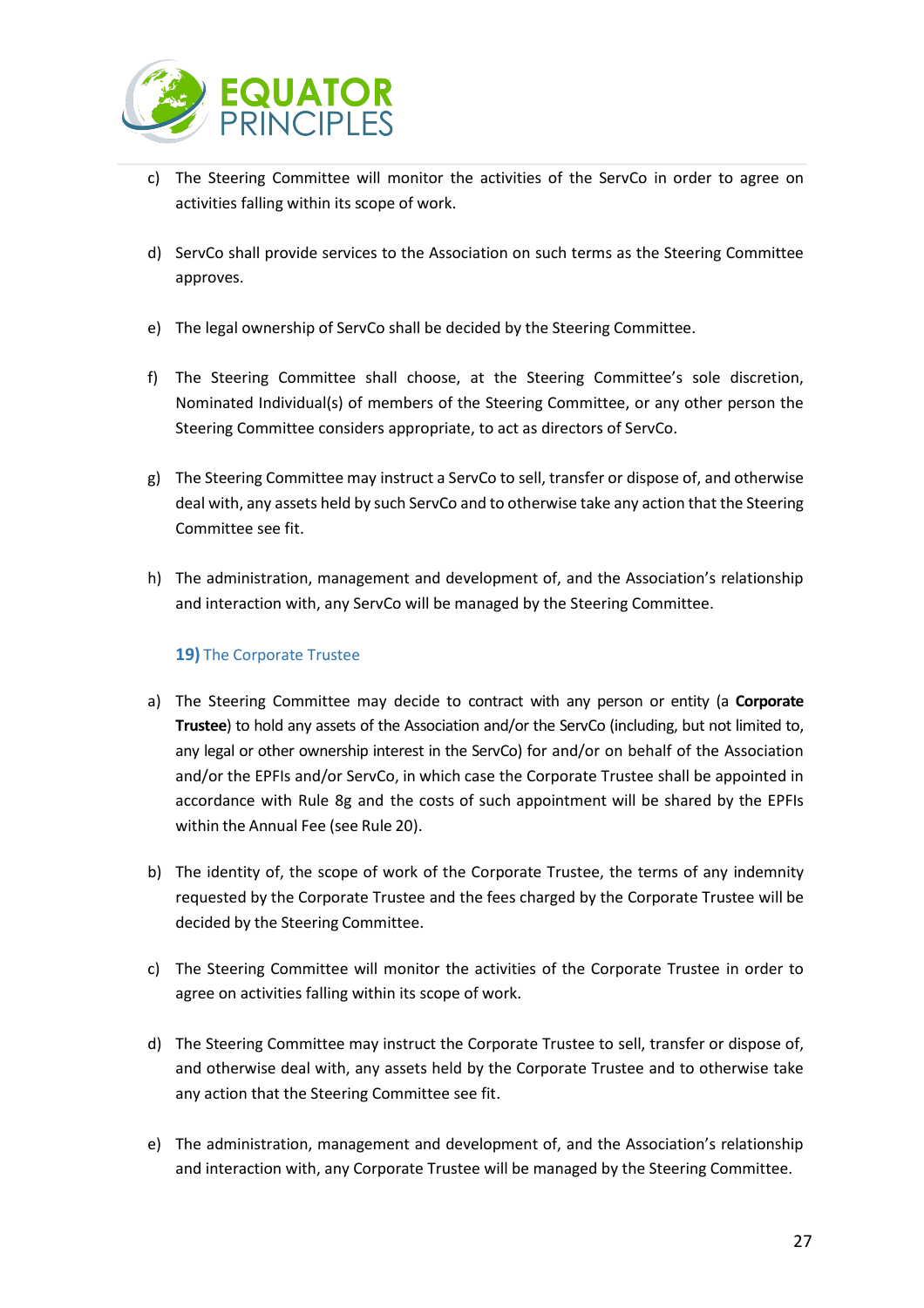

## **20)** Finance

- <span id="page-27-0"></span>a) All EPFIs share the costs of managing and operating the Principles.
- b) Where possible, costs shall be minimised by EPFIs providing their resources in-kind, save that no EPFI shall be required to act as a ServCo or Corporate Trustee
- c) The EPFIs shall be required to pay an Annual Fee sufficient to cover the external costs incurredin the management, administration, and development of the Principles and the managementand administration of the Association . The Annual Fee will be:
	- variable;
	- based on a budget, broken down into categories of expenditure (including any amounts payable to the Secretariat, ServCo and/or the Corporate Trustee) and includingan amount for contingencies, which will be presented at the Annual Meetingfor the following year;
	- agreed in accordance with the procedures in Rule 7eii.
- d) Any surplus funds remaining from a previous financial year's budget may be transferred or be carried forward tothe following financial year and reflected in a lower budget and Annual Fee for the following financial year. Reimbursement of the Annual Fee shall be made only in exceptional circumstances.
- e) Copies of the accounts will be circulated annually to all EPFIs. The accounts will be audited ata frequency determined by the Steering Committee by a firm of chartered or certified accountants appointed in accordance with Rule 8g.
- f) The Steering Committee shall procure that any corporation tax or other taxes owed by the Association are paid to the relevant authorities.
- g) The Annual Fee for any given financial year of the Association is payable by EPFIs whose namesappear on the List of EPFIs as at the date immediately prior to the start of that financial year (being, as at the date of these Rules, 31 December). The Annual Fee is payable annually.
- h) Non-payment of the Annual Fee shall be managed as follows:
	- i. If an EPFI has not paid the Annual Fee within 60 days of the date on which theoriginal invoice for the same was issued, the Secretariat shall contact the Primary and Alternate contacts who currently represent that EPFI and providethem with a written reminder.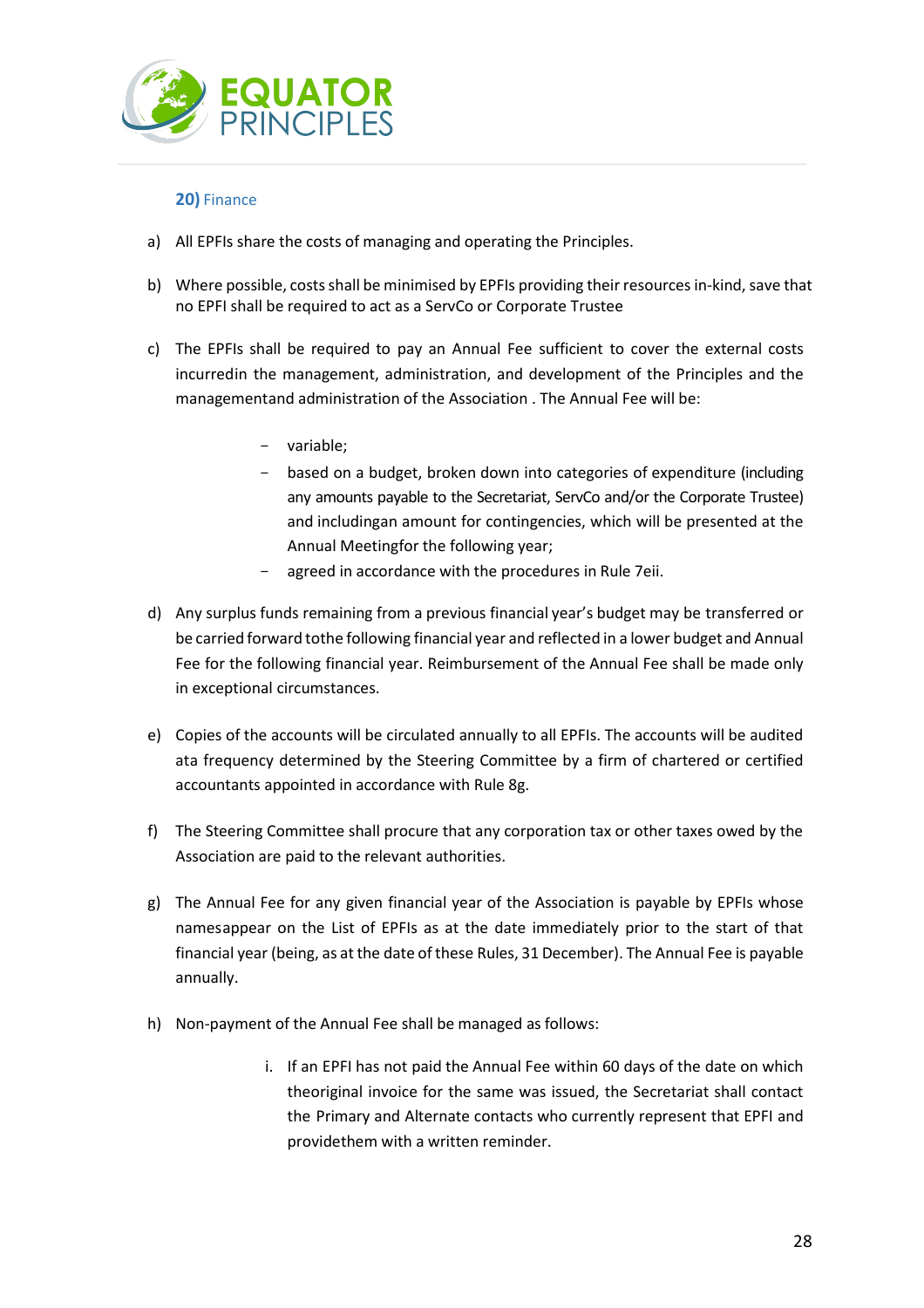

- ii. If an EPFI has not paid the Annual Fee following a period of 90 days from thedate on which the original invoice was issued, and where no response or adequate explanation has otherwise been provided, the Secretariat shall senda formal reminder, detailing the Governance Rules, to the Primary and Alternate contacts who currently represent that EPFI, copying it to the seniorofficeholder for that EPFI.
- iii. If an EPFI has not paid the Annual Fee within a period of 4 months from the original invoice's issue date, the Steering Committee shall be alerted and a final formal reminder issued to the EPFI by the Secretariat.
- iv. If after a period of 6 months from the original invoice issue date, and followingthe procedure outlined above, the EPFI has still failed to make payment, the EPFI shall be "de-listed" as set out in Rule 5k.
- v. Members whose fees have been outstanding for a period of more than 90 days may not be permitted to attend the Annual Meeting.
- i) EPFIs that adopt the Principles during a financial year of the Association will be liable to pay, upon adoption, the Annual Fee for that year proportionate to the number of full months remaining in that financial year.
- j) Expenditure should be within the budget as described in Rule 20c or otherwise as approved by the Steering Committee or wider EPFIs as appropriate.
- k) Funds will be held in bank account(s) in the name of "Equator Principles Association" or a similar name.
	- i. Bank statements for all Equator Principles Association accounts shall be addressed to the Secretariat, with a copy to be provided to any designated EPFI Trustee, within 3 weeks of the month-end.
	- ii. Bank statements shall be made available to all EPFIs for review upon request.
	- iii. The "place of residence" of the Association, where required, will be the address of the Secretariat unless otherwise determined by the Steering Committee.
- l) The authorised signatories of any new bank accounts shall be selected by two members of theSteering Committee, one of which must be the Chair. Changes to the existing authorised signatories for any bank account shall also require the approval of two members of the Steering Committee, one of which must be the Chair. Where new authorised signatories are being selected using either of these two processes, they shall be selected from the